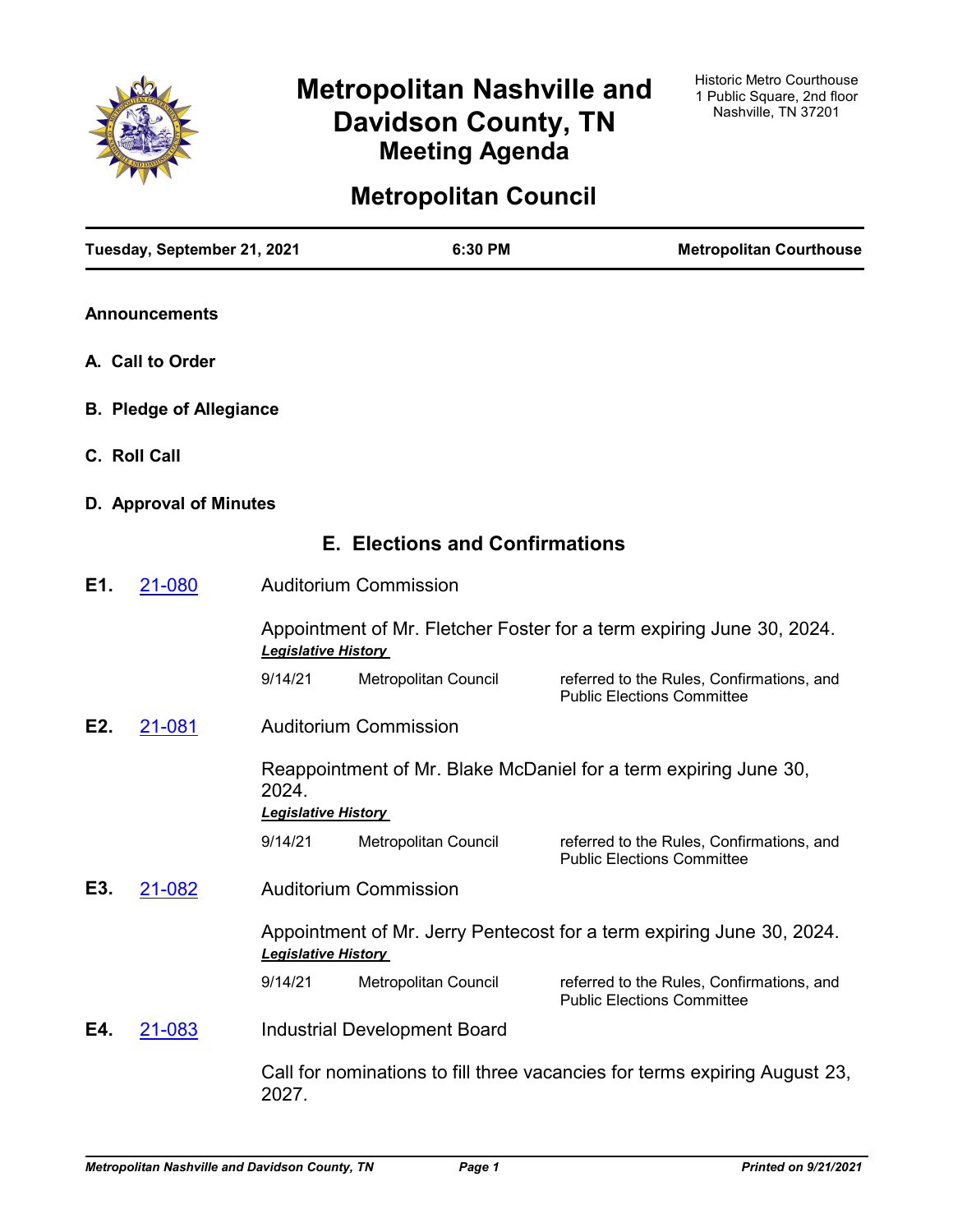| E5. | 21-084           |                                      | <b>Tourism and Convention Commission</b>                         |                                                                                                                                                                                                                            |
|-----|------------------|--------------------------------------|------------------------------------------------------------------|----------------------------------------------------------------------------------------------------------------------------------------------------------------------------------------------------------------------------|
|     |                  |                                      |                                                                  |                                                                                                                                                                                                                            |
|     |                  | <b>Legislative History</b>           |                                                                  | Reappointment of Ms. Leesa LeClaire for a term expiring June 30, 2024.                                                                                                                                                     |
|     |                  | 9/14/21                              | Metropolitan Council                                             | referred to the Rules, Confirmations, and<br><b>Public Elections Committee</b>                                                                                                                                             |
| E6. | 21-085           |                                      | <b>Tourism and Convention Commission</b>                         |                                                                                                                                                                                                                            |
|     |                  | <b>Legislative History</b>           |                                                                  | Reappointment of Mr. Hank Locklin for a term expiring June 30, 2024.                                                                                                                                                       |
|     |                  | 9/14/21                              | Metropolitan Council                                             | referred to the Rules, Confirmations, and<br><b>Public Elections Committee</b>                                                                                                                                             |
| E7. | 21-086           |                                      | <b>Tourism and Convention Commission</b>                         |                                                                                                                                                                                                                            |
|     |                  | <b>Legislative History</b>           |                                                                  | Appointment of Mr. Q-Juan Taylor for a term expiring June 30, 2024.                                                                                                                                                        |
|     |                  | 9/14/21                              | Metropolitan Council                                             | referred to the Rules, Confirmations, and<br><b>Public Elections Committee</b>                                                                                                                                             |
|     |                  |                                      | <b>F. Late Appointments</b>                                      |                                                                                                                                                                                                                            |
| F1. | 21-087           |                                      | Equalization (Tax) Board                                         |                                                                                                                                                                                                                            |
|     |                  |                                      |                                                                  | Appointment of Mr. Truitt Ellis for a term expiring April 1, 2022.                                                                                                                                                         |
| F2. | 21-088           |                                      | Equalization (Tax) Board                                         |                                                                                                                                                                                                                            |
|     |                  |                                      |                                                                  | Appointment of Ms. Sharilyn Pettus for a term expiring April 1, 2022.                                                                                                                                                      |
|     |                  |                                      | <b>G. Proposed Rules Amendments</b>                              |                                                                                                                                                                                                                            |
|     |                  |                                      | Proposed amendment to Rule 14 of the Council Rules of Procedure. |                                                                                                                                                                                                                            |
|     |                  |                                      | <b>H. Public Comment Period</b>                                  |                                                                                                                                                                                                                            |
|     |                  | community.                           |                                                                  | This time is dedicated to allow members of the public who have registered in advance<br>to speak upon matters related to the Metropolitan Nashville and Davidson County                                                    |
|     |                  |                                      | I. Resolutions on Public Hearing                                 |                                                                                                                                                                                                                            |
| 1.  |                  |                                      |                                                                  | RS2021-1143 A resolution exempting Emery Wood Fired, located at 2500 12th<br>Avenue South, from the minimum distance requirements for obtaining a<br>beer permit pursuant to Section 7.08.090. E of the Metropolitan Code. |
|     | <u>Sponsors:</u> | Sledge<br><b>Legislative History</b> |                                                                  |                                                                                                                                                                                                                            |
|     |                  | 8/27/21                              | Metropolitan Council                                             | advertised                                                                                                                                                                                                                 |

9/14/21 Metropolitan Council referred to the Public Safety, Beer, and

Regulated Beverages Committee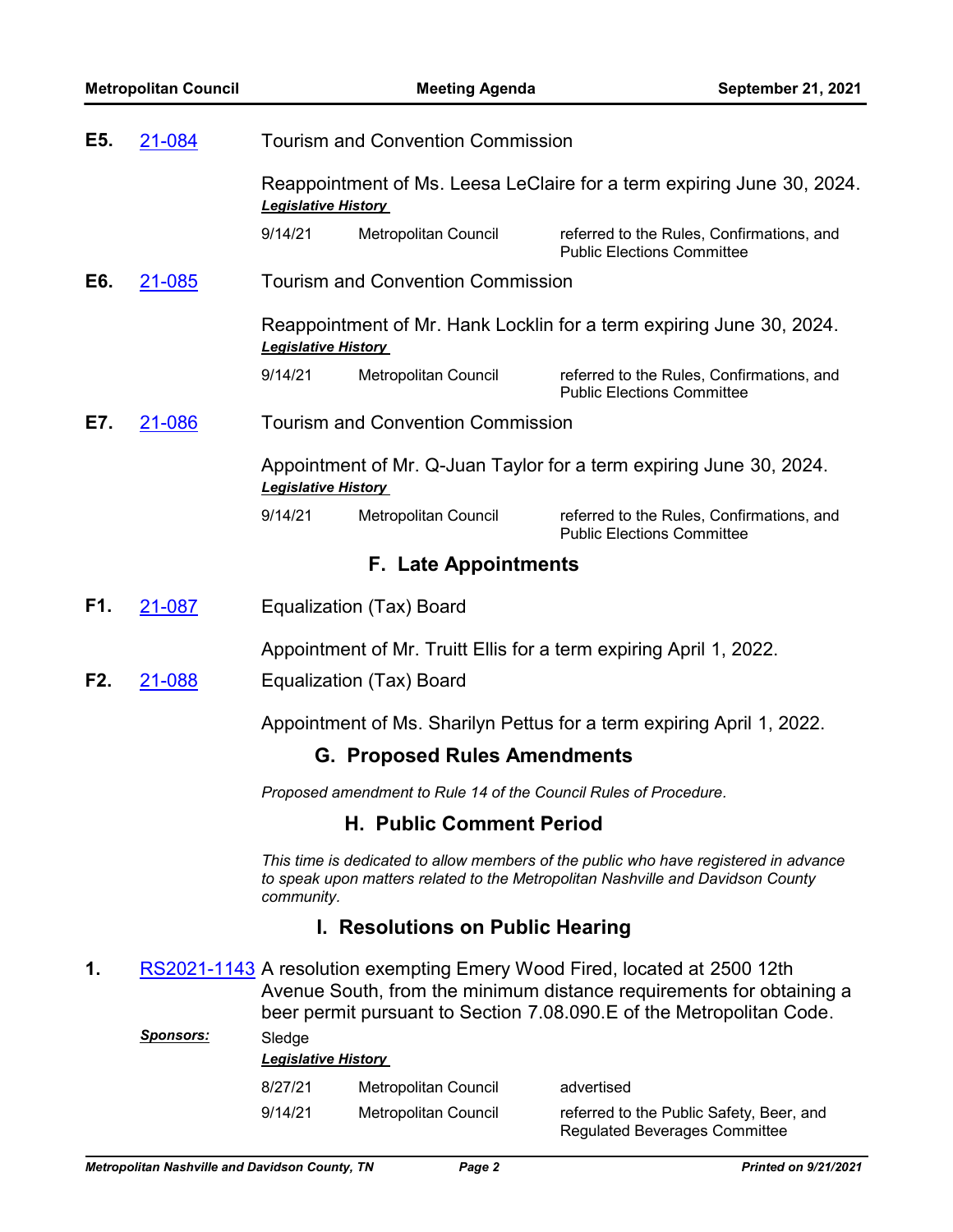| 9/14/21 | Metropolitan Council | filed |
|---------|----------------------|-------|
|---------|----------------------|-------|

2. [RS2021-1144](http://nashville.legistar.com/gateway.aspx?m=l&id=/matter.aspx?key=13557) A resolution exempting Fait La Force Brewing Company, located at 1414 3rd Avenue South #101, from the minimum distance requirements for obtaining a beer permit pursuant to Section 7.08.090.E of the Metropolitan Code.

| Sponsors: | Sledge<br><b>Legislative History</b> |                      |                                                                                  |  |
|-----------|--------------------------------------|----------------------|----------------------------------------------------------------------------------|--|
|           | 8/27/21                              | Metropolitan Council | advertised                                                                       |  |
|           | 9/14/21                              | Metropolitan Council | referred to the Public Safety, Beer, and<br><b>Regulated Beverages Committee</b> |  |
|           | 9/14/21                              | Metropolitan Council | filed                                                                            |  |

### **J. Consent Resolutions and Resolutions**

**3.** [RS2021-1125](http://nashville.legistar.com/gateway.aspx?m=l&id=/matter.aspx?key=13531) A resolution requesting the Nashville Department of Transportation and Multimodal Infrastructure (NDOT) conduct a study to determine the feasibility and cost of contracting with the State of Tennessee to allow for NDOT to maintain state routes in Davidson County.

| <b>Sponsors:</b> | Nash, Bradford and Styles<br><b>Legislative History</b> |                                                         |                                        |  |  |
|------------------|---------------------------------------------------------|---------------------------------------------------------|----------------------------------------|--|--|
|                  | 8/31/21                                                 | Metropolitan Council<br>9/7/21 recommended for deferral | referred to the Public Works Committee |  |  |
|                  | 8/31/21                                                 | Metropolitan Council                                    | filed                                  |  |  |
|                  | 9/7/21                                                  | Metropolitan Council                                    | deferred                               |  |  |
|                  |                                                         |                                                         |                                        |  |  |

- 4. [RS2021-1145](http://nashville.legistar.com/gateway.aspx?m=l&id=/matter.aspx?key=13586) A resolution accepting an in-kind grant from The Community Foundation of Middle Tennessee to the Metropolitan Government, acting by and through the Mayor's Office, for David Gardiner and Associates to help Nashville civic leaders develop recommendations of feasible climate actions within operating and capital budget constraints.
	- *Sponsors:* Toombs, Allen, Hancock, Styles and Suara
	- *Attachments:* [RS2021-1145 Grant Exhibit](http://nashville.legistar.com/gateway.aspx?M=F&ID=ab517ced-6c32-4780-be5f-39f94bc83e9e.pdf)

### *Legislative History*

9/14/21 Metropolitan Council referred to the Budget and Finance

**Committee** 

5. [RS2021-1146](http://nashville.legistar.com/gateway.aspx?m=l&id=/matter.aspx?key=13591) A resolution appropriating a total of \$80,000 from the Juvenile Court to The F.I.N.D. Design, a nonprofit organization selected to receive Community Partnership Fund grants.

*Sponsors:* Toombs and Suara

*Attachments:* [RS2021-1146 Grant Contract Exhibit](http://nashville.legistar.com/gateway.aspx?M=F&ID=f68280f9-1e5d-4ab4-96b2-d8ec841e1a4e.pdf)

### *Legislative History*

9/14/21 Metropolitan Council referred to the Budget and Finance

**Committee**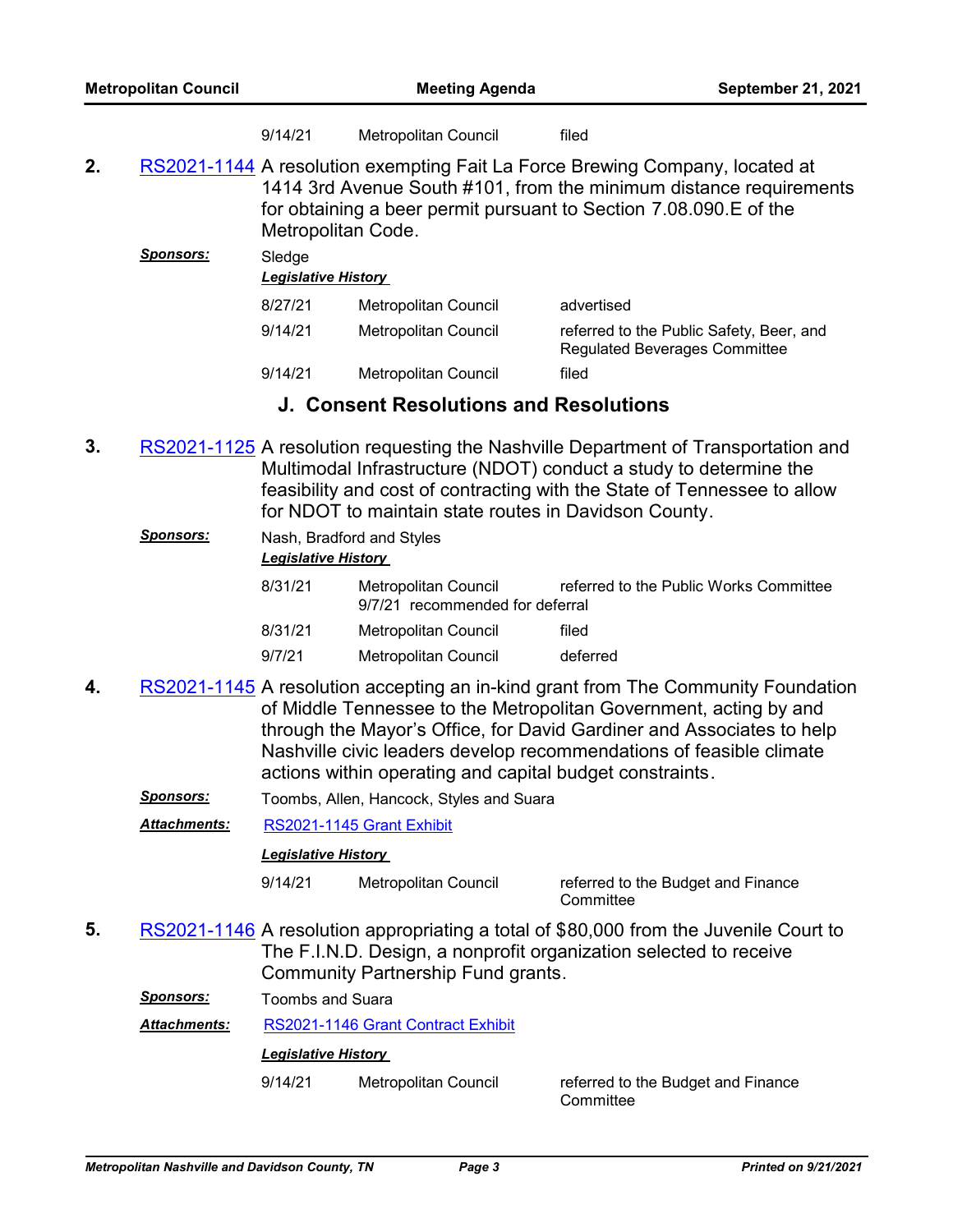6. [RS2021-1147](http://nashville.legistar.com/gateway.aspx?m=l&id=/matter.aspx?key=13587) Initial resolution authorizing and providing for the issuance and sale of water and sewer revenue bonds in an aggregate principal amount of not to exceed Five Hundred Million Dollars of The Metropolitan Government of Nashville and Davidson County.

| Sponsors: | Toombs                     |                      |                                    |
|-----------|----------------------------|----------------------|------------------------------------|
|           | <b>Legislative History</b> |                      |                                    |
|           | 9/14/21                    | Metropolitan Council | referred to the Budget and Finance |

**Committee** 

7. [RS2021-1148](http://nashville.legistar.com/gateway.aspx?m=l&id=/matter.aspx?key=13588) Resolution supplementing Substitute Resolution No. RS2010-1442 to authorize the execution, terms, issuance, sale and payment of water and sewer revenue bonds in an aggregate principal amount of not to exceed \$780,000,000 and authorizing the use of available funds of the Metropolitan Government's Water and Sewer Department to defease the Metropolitan Government's remaining outstanding Subordinate Lien Water and Sewer Revenue Refunding Bonds, Series 2012.

### *Sponsors:* Toombs

[RS2021-1148 and Exhibit A](http://nashville.legistar.com/gateway.aspx?M=F&ID=c620bfa0-6976-44d0-9153-902cbf6890c5.DOC) *Attachments:*

[RS2021-1148 Exhibit B](http://nashville.legistar.com/gateway.aspx?M=F&ID=2d5b2cb1-49c9-4a9d-b11a-13f9d250bce5.DOCX)

[RS2021-1148 Exhibit C](http://nashville.legistar.com/gateway.aspx?M=F&ID=31974cb4-847c-4297-88c2-3a017cbe4a79.DOC)

[RS2021-1148 Exhibit D](http://nashville.legistar.com/gateway.aspx?M=F&ID=e0dea714-e1b1-4278-9a11-14db17682ac3.DOC)

[RS2021-1148 Exhibit E](http://nashville.legistar.com/gateway.aspx?M=F&ID=becb09c9-f86a-4ea4-8a50-25d4bb76e21b.DOC)

*Legislative History* 

9/14/21 Metropolitan Council referred to the Budget and Finance

**Committee** 

8. [RS2021-1149](http://nashville.legistar.com/gateway.aspx?m=l&id=/matter.aspx?key=13580) A resolution approving an application for an American Rescue Plan grant from the National Endowment for the Arts to the Metropolitan Government, acting by and through the Metropolitan Nashville Arts Commission, to promote arts grants to organizations and individuals.

*Sponsors:* Toombs, VanReece, Welsch, Styles and Suara

*Attachments:* [RS2021-1149 Grant Application Exhibit](http://nashville.legistar.com/gateway.aspx?M=F&ID=763fe163-5da5-41cd-a523-66576da6413b.pdf)

#### *Legislative History*

| 9/14/21 | Metropolitan Council | referred to the Budget and Finance<br>Committee       |
|---------|----------------------|-------------------------------------------------------|
| 9/14/21 | Metropolitan Council | referred to the Parks, Library, and Arts<br>Committee |

- 9. [RS2021-1150](http://nashville.legistar.com/gateway.aspx?m=l&id=/matter.aspx?key=13589) A resolution appropriating \$4,745,500.00 in American Recovery Plan Act funds from Fund #30216 to the Nashville Fire Department to be used for light fleet vehicles and equipment.
	- *Sponsors:* Gamble, Johnston, Toombs and Sepulveda

*Attachments:* [RS2021-1150 Exhibit A](http://nashville.legistar.com/gateway.aspx?M=F&ID=6e1948bc-a671-4d02-8eaf-420ee5c3193b.PDF)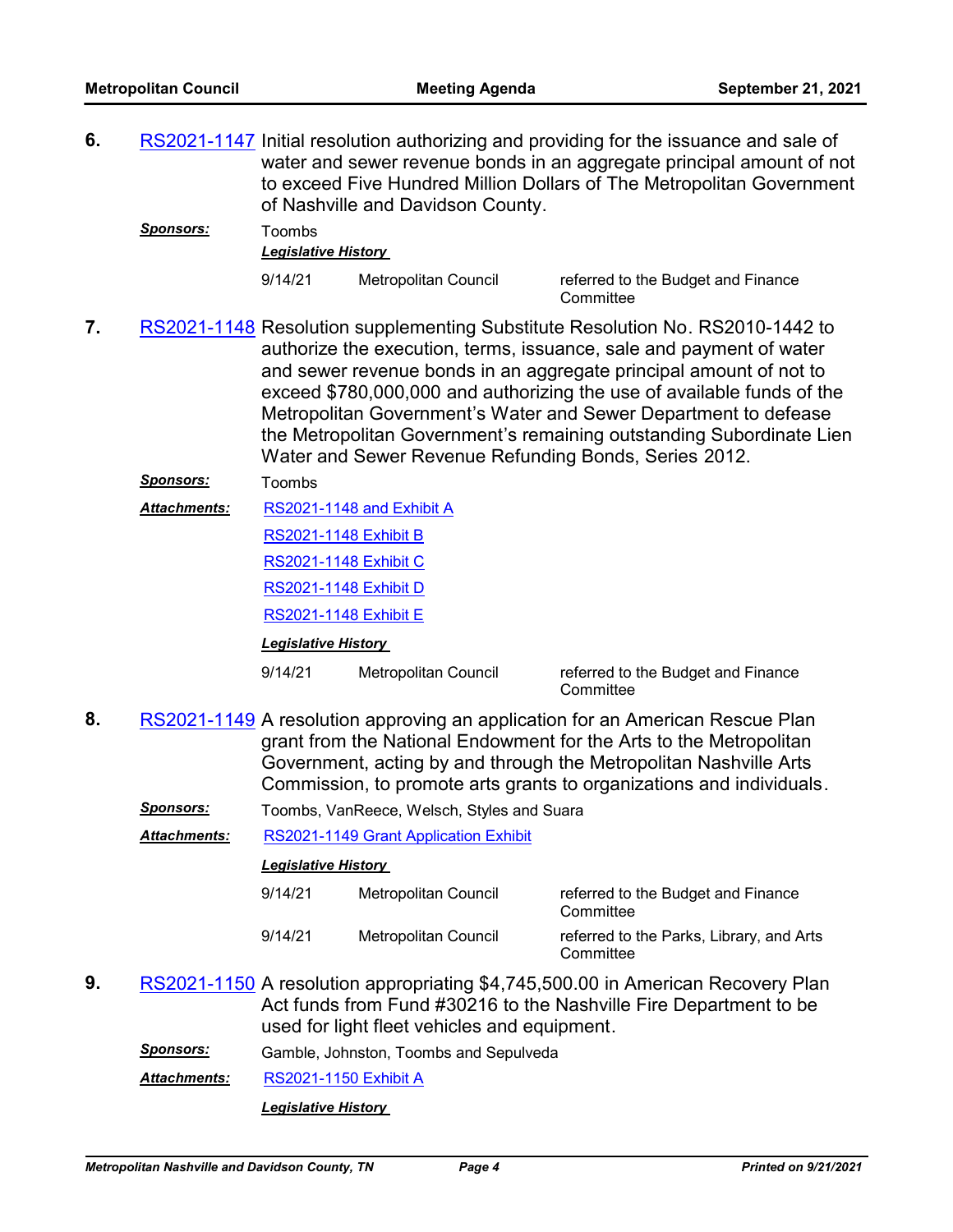|     | <b>Metropolitan Council</b> |                              | <b>Meeting Agenda</b>                          | September 21, 2021                                                                                                                                                                                                                                                                                                                                                  |
|-----|-----------------------------|------------------------------|------------------------------------------------|---------------------------------------------------------------------------------------------------------------------------------------------------------------------------------------------------------------------------------------------------------------------------------------------------------------------------------------------------------------------|
|     |                             | 9/14/21                      | Metropolitan Council                           | referred to the Budget and Finance<br>Committee                                                                                                                                                                                                                                                                                                                     |
|     |                             | 9/14/21                      | Metropolitan Council                           | referred to the Public Safety, Beer, and<br><b>Regulated Beverages Committee</b>                                                                                                                                                                                                                                                                                    |
| 10. |                             |                              |                                                | RS2021-1151 A resolution accepting a Port Security Grant from the U.S. Department<br>of Homeland Security to the Metropolitan Government, acting by and<br>through the Office of Emergency Management, for equipment to<br>enhance current land based and maritime response capabilities.                                                                           |
|     | <u>Sponsors:</u>            |                              | Toombs, Gamble and Sepulveda                   |                                                                                                                                                                                                                                                                                                                                                                     |
|     | Attachments:                |                              | RS2021-1151 Grant Exhibit                      |                                                                                                                                                                                                                                                                                                                                                                     |
|     |                             |                              | RS2021-1151 Proposed Amendment                 |                                                                                                                                                                                                                                                                                                                                                                     |
|     |                             | <b>Legislative History</b>   |                                                |                                                                                                                                                                                                                                                                                                                                                                     |
|     |                             | 9/14/21                      | <b>Metropolitan Council</b>                    | referred to the Budget and Finance<br>Committee                                                                                                                                                                                                                                                                                                                     |
|     |                             | 9/14/21                      | <b>Metropolitan Council</b>                    | referred to the Public Safety, Beer, and<br><b>Regulated Beverages Committee</b>                                                                                                                                                                                                                                                                                    |
| 11. |                             |                              | trafficking and interpersonal violence.        | RS2021-1152 A resolution appropriating \$3,148,980 in American Recovery Plan Act<br>funds from Covid American Rescue Plan Fund #30216 to the Office of<br>Family Safety for the Metropolitan Government, to be used to address<br>increased demand for therapy and services for victims of abuse, human                                                             |
|     | <u>Sponsors:</u>            |                              | Johnston, Gamble, Welsch and Suara             |                                                                                                                                                                                                                                                                                                                                                                     |
|     | <u> Attachments:</u>        | <b>RS2021-1152 Exhibit A</b> |                                                |                                                                                                                                                                                                                                                                                                                                                                     |
|     |                             | <b>Legislative History</b>   |                                                |                                                                                                                                                                                                                                                                                                                                                                     |
|     |                             | 9/14/21                      | Metropolitan Council                           | referred to the Budget and Finance<br>Committee                                                                                                                                                                                                                                                                                                                     |
|     |                             | 9/14/21                      | Metropolitan Council                           | referred to the Public Safety, Beer, and<br><b>Regulated Beverages Committee</b>                                                                                                                                                                                                                                                                                    |
| 12. |                             |                              | investigation and crime reduction initiatives. | RS2021-1153 A resolution approving an application for the Edward Byrne Memorial<br>Justice Assistance Grant from the U.S. Department of Justice to the<br>Metropolitan Government, acting by and through the Metropolitan<br>Nashville Police Department, for specialized training and equipment to<br>ensure personnel maintain needed certifications for criminal |
|     | <u>Sponsors:</u>            | <b>Toombs and Gamble</b>     |                                                |                                                                                                                                                                                                                                                                                                                                                                     |
|     | <u> Attachments:</u>        |                              | RS2021-1153 Grant Application Exhibit          |                                                                                                                                                                                                                                                                                                                                                                     |
|     |                             | <b>Legislative History</b>   |                                                |                                                                                                                                                                                                                                                                                                                                                                     |
|     |                             | 9/14/21                      | Metropolitan Council                           | referred to the Budget and Finance<br>Committee                                                                                                                                                                                                                                                                                                                     |
|     |                             | 9/14/21                      | Metropolitan Council                           | referred to the Public Safety, Beer, and<br><b>Regulated Beverages Committee</b>                                                                                                                                                                                                                                                                                    |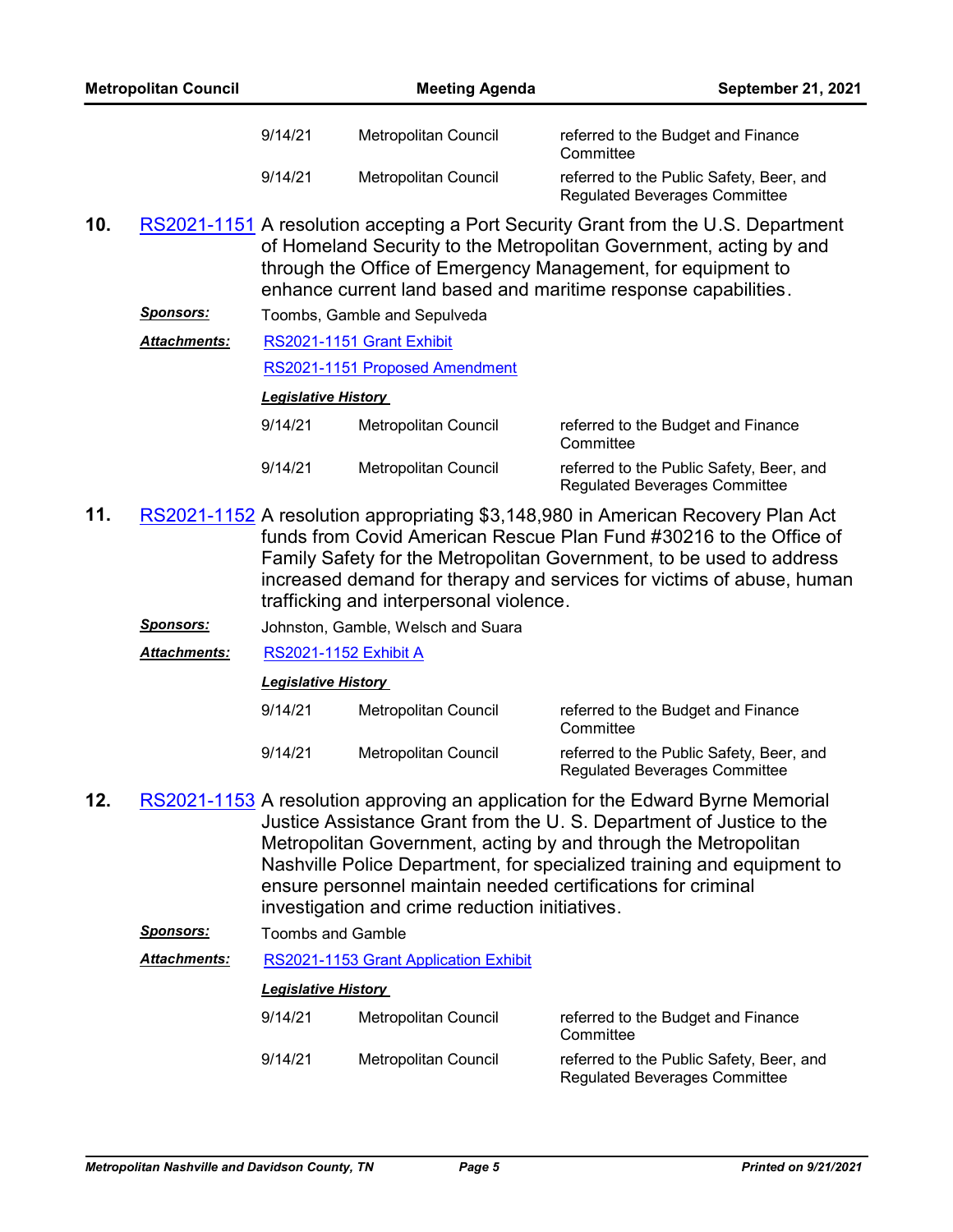| 13. | RS2021-1154 A resolution accepting a Coronavirus Emergency Supplemental Funding |
|-----|---------------------------------------------------------------------------------|
|     | (CESF) grant from the Tennessee Department of Finance and                       |
|     | Administration to the Metropolitan Government, acting by and through            |
|     | the Metropolitan Nashville Police Department's Internet Crimes Against          |
|     | Children Unit, to utilize funding to prevent, prepare for, and respond to       |
|     | the coronavirus.                                                                |
|     |                                                                                 |

*Sponsors:* Toombs, Gamble, Welsch, Styles and Suara

*Attachments:* [RS2021-1154 Grant Exhibit](http://nashville.legistar.com/gateway.aspx?M=F&ID=db7dc630-3d4e-4b92-b2a9-ebebb5d502ff.pdf)

### *Legislative History*

| 9/14/21 | Metropolitan Council | referred to the Budget and Finance<br>Committee                                  |
|---------|----------------------|----------------------------------------------------------------------------------|
| 9/14/21 | Metropolitan Council | referred to the Public Safety, Beer, and<br><b>Regulated Beverages Committee</b> |

- 14. [RS2021-1155](http://nashville.legistar.com/gateway.aspx?m=l&id=/matter.aspx?key=13578) A resolution accepting a grant from the Tennessee Department of Health to the Metropolitan Government, acting by and through the Metropolitan Board of Health, for the Healthy Start Home Visiting Program to identify and provide comprehensive services to improve outcomes for eligible families who are part of at-risk communities.
	- *Sponsors:* Toombs, Taylor, Suara and Welsch
	- *Attachments:* [RS2021-1155 Grant Exhibit](http://nashville.legistar.com/gateway.aspx?M=F&ID=4d007977-aeb8-4759-98df-477165b0eb1e.pdf)

### *Legislative History*

| 9/14/21 | Metropolitan Council | referred to the Budget and Finance<br>Committee                     |
|---------|----------------------|---------------------------------------------------------------------|
| 9/14/21 | Metropolitan Council | referred to the Health, Hospitals, and Social<br>Services Committee |

- 15. [RS2021-1156](http://nashville.legistar.com/gateway.aspx?m=l&id=/matter.aspx?key=13582) A resolution accepting a grant from the U.S. Department of Housing and Urban Development to the Metropolitan Government, acting by and through the Metropolitan Social Services Commission, to fund staffing of the Homeless Management Information System (HMIS).
	- *Sponsors:* Toombs, Taylor, Allen, Suara, Welsch and Styles

*Attachments:* [RS2021-1156 Grant Exhibit](http://nashville.legistar.com/gateway.aspx?M=F&ID=5a819518-a73c-46cd-a41e-0498a0459816.pdf)

| 9/14/21 | Metropolitan Council | referred to the Budget and Finance<br>Committee                            |
|---------|----------------------|----------------------------------------------------------------------------|
| 9/14/21 | Metropolitan Council | referred to the Health, Hospitals, and Social<br><b>Services Committee</b> |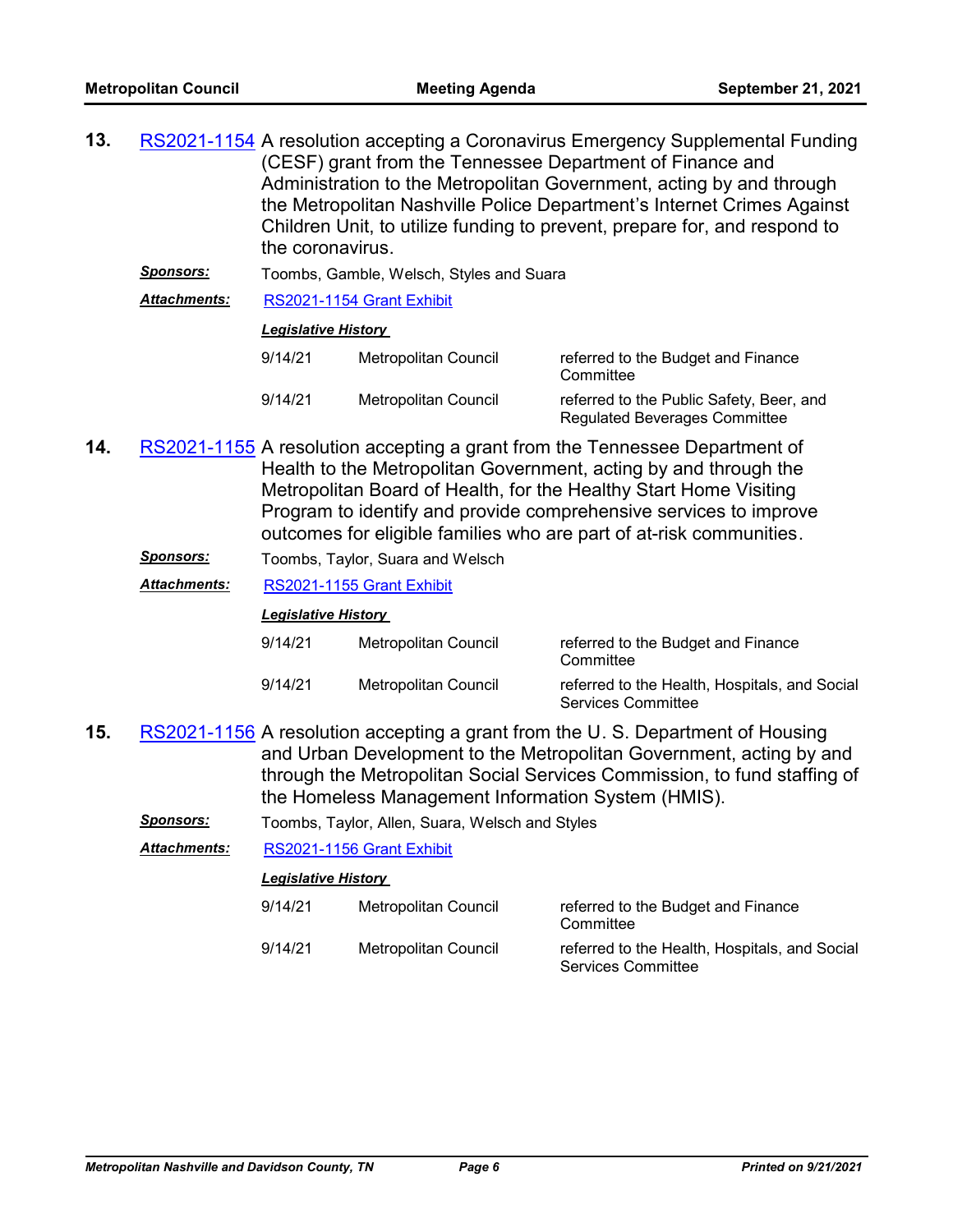| 16. | RS2021-1157 A resolution approving an assignment and assumption grant agreement |
|-----|---------------------------------------------------------------------------------|
|     | amendment from Safe Haven Family Shelter and the U.S. Department                |
|     | of Housing and Urban Development (HUD) to the Metropolitan                      |
|     | Government, acting by and through the Metropolitan Social Services              |
|     | Department, of the Continuum of Care Coordinated Entry Grant for                |
|     | support services and administrative costs to strengthen and improve the         |
|     | effectiveness of the program.                                                   |
|     |                                                                                 |

**Sponsors:** Toombs, Taylor and Welsch

*Attachments:* [RS2021-1157 Grant Agreement Exhibit](http://nashville.legistar.com/gateway.aspx?M=F&ID=6f8c6c7a-f01e-46c1-9de1-824f58afc2bb.pdf)

### *Legislative History*

| 9/14/21 | Metropolitan Council | referred to the Budget and Finance<br>Committee                     |
|---------|----------------------|---------------------------------------------------------------------|
| 9/14/21 | Metropolitan Council | referred to the Health, Hospitals, and Social<br>Services Committee |

- 17. [RS2021-1158](http://nashville.legistar.com/gateway.aspx?m=l&id=/matter.aspx?key=13584) A resolution approving an application for a Federal COVID Relief Funds for Transportation Improvements grant from the Greater Nashville Regional Council to the Metropolitan Government, acting by and through the Nashville Department of Transportation and Multimodal Infrastructure, for pedestrian safety and multimodal intersection improvements.
	- *Sponsors:* Toombs, Nash, Allen, Welsch and Suara

*Attachments:* [RS2021-1158 Grant Application Exhibit](http://nashville.legistar.com/gateway.aspx?M=F&ID=8f1c1cf5-a868-42c6-b0dc-c1e3d56af24e.pdf)

### *Legislative History*

| 9/14/21 | Metropolitan Council | referred to the Budget and Finance<br>Committee |
|---------|----------------------|-------------------------------------------------|
| 9/14/21 | Metropolitan Council | referred to the Public Works Committee          |

18. [RS2021-1159](http://nashville.legistar.com/gateway.aspx?m=l&id=/matter.aspx?key=13572) A resolution authorizing the Metropolitan Department of Law to compromise and settle the personal injury claim of Kristi Copeland against the Metropolitan Government of Nashville and Davidson County in the amount of \$193,000.00, and that said amount be paid out of the Self-Insured Liability Fund.

*Sponsors:* Toombs

*Attachments:* [RS2021-1159 Letter to Clerk](http://nashville.legistar.com/gateway.aspx?M=F&ID=dd400c94-f5b0-4d22-9d3a-ca068337d974.DOCX)

### *Legislative History*

9/14/21 Metropolitan Council referred to the Budget and Finance

**Committee**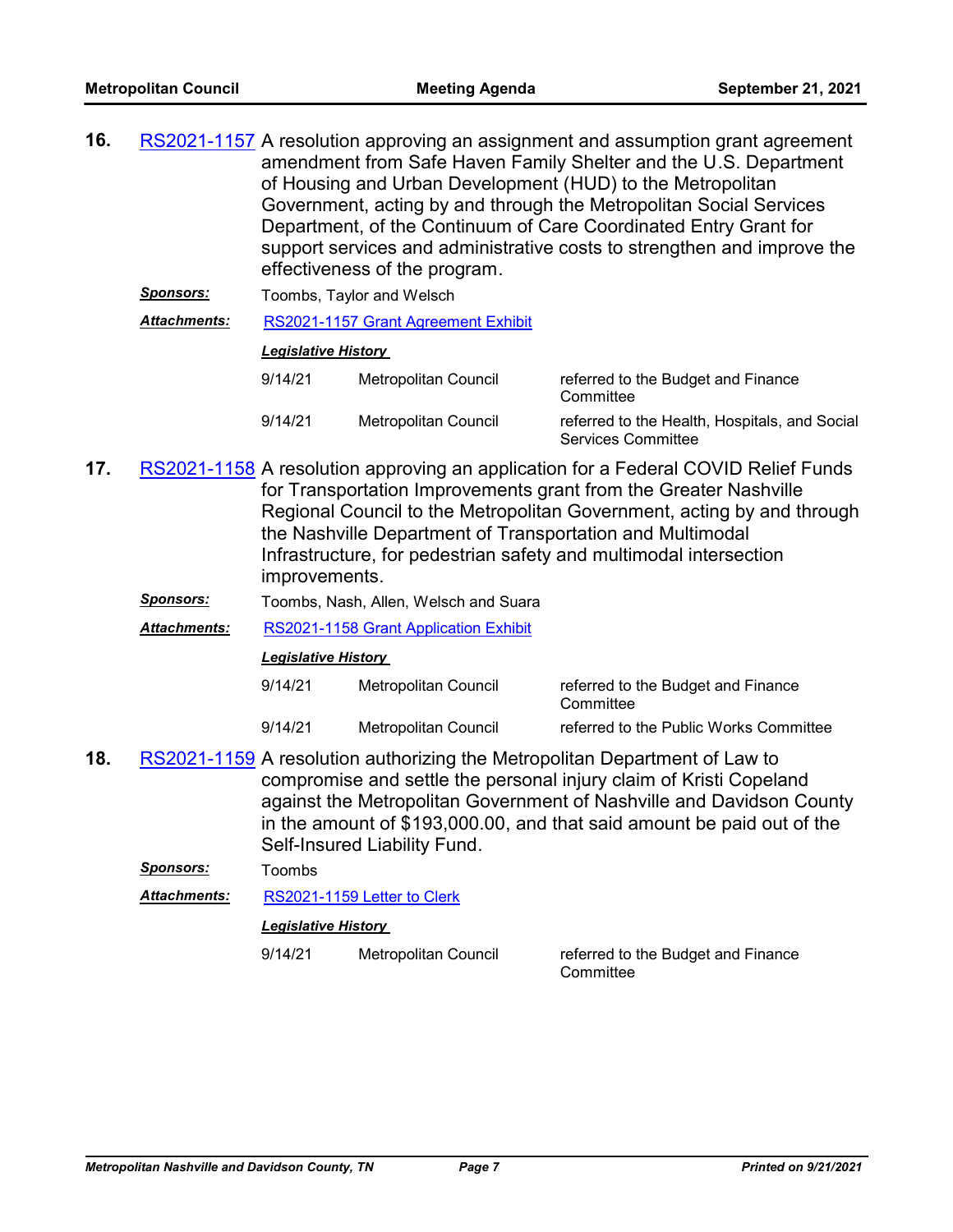19. [RS2021-1160](http://nashville.legistar.com/gateway.aspx?m=l&id=/matter.aspx?key=13573) A resolution authorizing the Metropolitan Department of Law to compromise and settle the property damage claim of the Waste Management - River Hills Recycling Center against the Metropolitan Government of Nashville and Davidson County in the amount of \$45,173.35, with said amount to be paid out of the Self-Insured Liability Fund.

*Sponsors:* Toombs

*Attachments:* [RS2021-1160 Letter to Clerk](http://nashville.legistar.com/gateway.aspx?M=F&ID=0d7504f3-9dbd-4645-a740-f1a3b77c4da9.DOCX)

### *Legislative History*

9/14/21 Metropolitan Council referred to the Budget and Finance **Committee** 

**20.** [RS2021-1161](http://nashville.legistar.com/gateway.aspx?m=l&id=/matter.aspx?key=13596) A resolution honoring the life of Dr. Ernest "Rip" Patton.

*Sponsors:* Suara, Styles, Toombs, Allen, Gamble, Welsch, Evans, Nash, Hancock, Withers, OConnell, Syracuse, Pulley, Rutherford, VanReece, Rosenberg, Mendes, Sledge, Taylor, Benedict, Vercher and Hurt *Legislative History* 

| 9/14/21 | Metropolitan Council | referred to the Rules. Confirmations, and<br><b>Public Elections Committee</b> |
|---------|----------------------|--------------------------------------------------------------------------------|
| 9/14/21 | Metropolitan Council | filed                                                                          |

**21.** [RS2021-1162](http://nashville.legistar.com/gateway.aspx?m=l&id=/matter.aspx?key=13597) A resolution honoring the life of Connie Denell Cato Dickerson.

| <b>Sponsors:</b> | Styles, Suara, Toombs, Gamble and Vercher<br><b>Legislative History</b> |                      |                                                                                |  |  |
|------------------|-------------------------------------------------------------------------|----------------------|--------------------------------------------------------------------------------|--|--|
|                  | 9/14/21                                                                 | Metropolitan Council | referred to the Rules, Confirmations, and<br><b>Public Elections Committee</b> |  |  |
|                  | 9/14/21                                                                 | Metropolitan Council | filed                                                                          |  |  |

- **22.** [RS2021-1163](http://nashville.legistar.com/gateway.aspx?m=l&id=/matter.aspx?key=13558) A resolution recognizing Judge William Higgins for his 50 years of service to Nashville and Davidson County upon the occasion of his retirement.
	- *Sponsors:* Murphy, Mendes and Allen *Legislative History* 
		- 9/14/21 Metropolitan Council referred to the Rules, Confirmations, and Public Elections Committee 9/14/21 Metropolitan Council filed
- 23. [RS2021-1164](http://nashville.legistar.com/gateway.aspx?m=l&id=/matter.aspx?key=13575) A resolution congratulating Vanderbilt University Associate Head Coach Josie Earnest Barnes on winning the U.S. Women's Open in Bowling.

Sponsors: Hurt, Vercher, Rutherford, Benedict, Toombs, Gamble, Withers, Syracuse, Welsch, Sledge, Nash, Evans, Druffel, VanReece, Taylor, Suara, Hancock and Allen *Legislative History* 

| 9/14/21 | Metropolitan Council | referred to the Rules, Confirmations, and<br><b>Public Elections Committee</b> |
|---------|----------------------|--------------------------------------------------------------------------------|
| 9/14/21 | Metropolitan Council | filed                                                                          |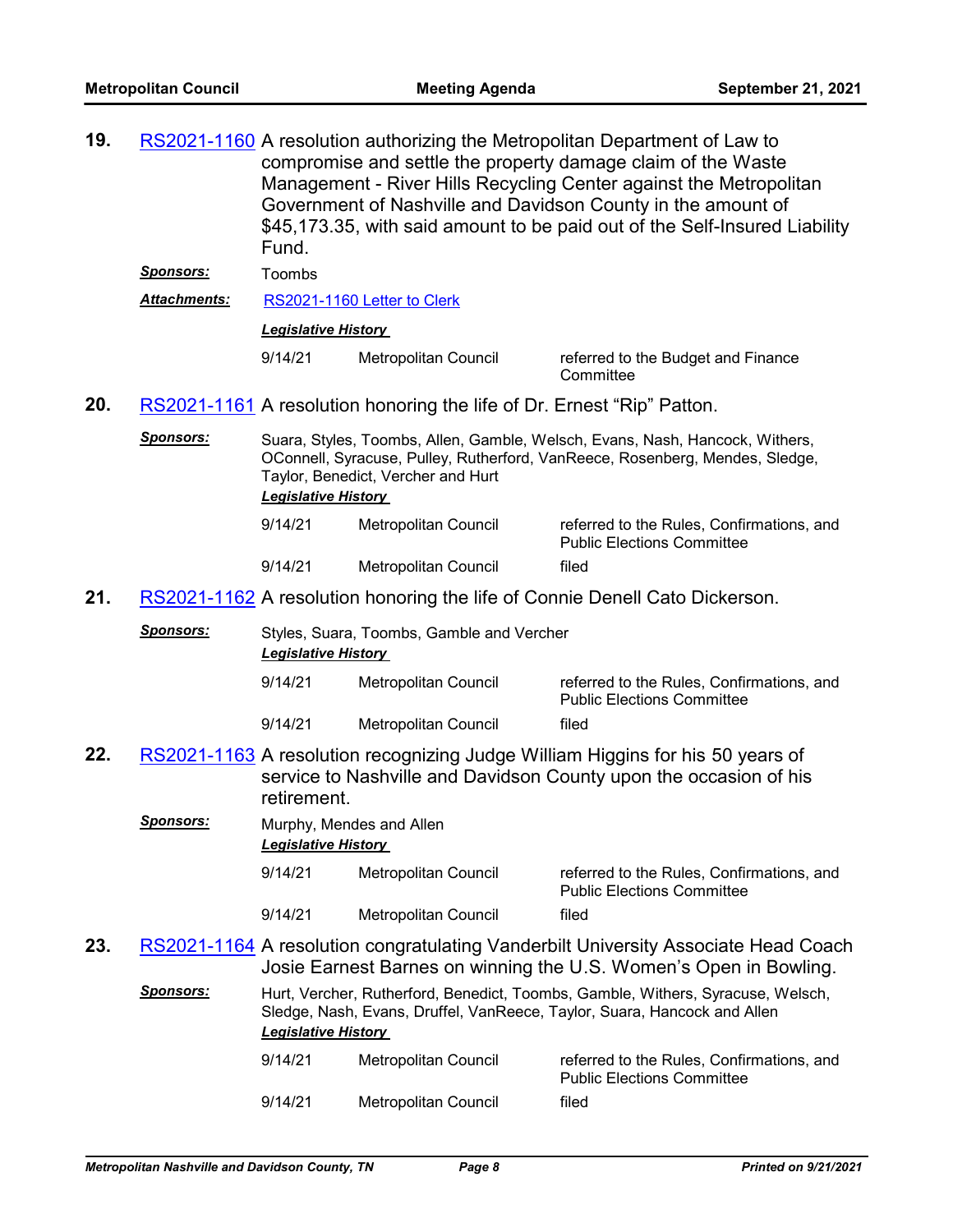# **K. Late Resolutions**

- RS2021-XXX A resolution recognizing September 15th through October 15th as **(Sepulveda)** Hispanic Heritage Month in Nashville and Davidson County. **K1.** *Sponsors:* Sepulveda
	- *Attachments:* Late Resolution Sepulveda

### *Legislative History*

9/17/21 Metropolitan Council referred to the Rules, Confirmations, and Public Elections Committee

# **L. Bills on Introduction and First Reading**

- An ordinance amending Chapter 2.100 of the Metropolitan Code pertaining to the composition of the Metropolitan Transportation Licensing Commission, amending Title 6 of the Metropolitan Code pertaining to the operation and regulation of Entertainment Transportation Vehicles, amending Section 9.20.020 pertaining to vehicle noise, and amending Sections 6.75.240, 7.24.040, and 12.54.210 of the Metropolitan Code pertaining to the consumption of alcoholic beverages in vehicles. **24.** [BL2021-911](http://nashville.legistar.com/gateway.aspx?m=l&id=/matter.aspx?key=13574)
	- *Sponsors:* OConnell, Withers, Evans, Allen, Hurt, Mendes, Benedict, Bradford, Welsch, Swope, Murphy, Sledge, Rhoten, Hancock, Rosenberg, VanReece, Suara, Roberts, Young, Styles, Taylor, Porterfield and Rutherford *Legislative History*

9/14/21 Metropolitan Council filed

- An ordinance amending Chapter 2.213 of the Metropolitan Code to create a mechanism for the implementation of the Inclusionary Housing Incentive program. **25.** [BL2021-912](http://nashville.legistar.com/gateway.aspx?m=l&id=/matter.aspx?key=13592)
	- *Sponsors:* Allen, OConnell and Suara *Legislative History*

9/14/21 Metropolitan Council filed

An ordinance to amend Substitute Ordinance No. BL2019-1633 to permit certain individuals with active permits on file with the Department of Codes Administration as of January 1, 2022 to be eligible for Short Term Rental Property - Not Owner Occupied Permits. **26.** [BL2021-913](http://nashville.legistar.com/gateway.aspx?m=l&id=/matter.aspx?key=13593)

## *Sponsors:* Hagar *Legislative History*  9/14/21 Metropolitan Council filed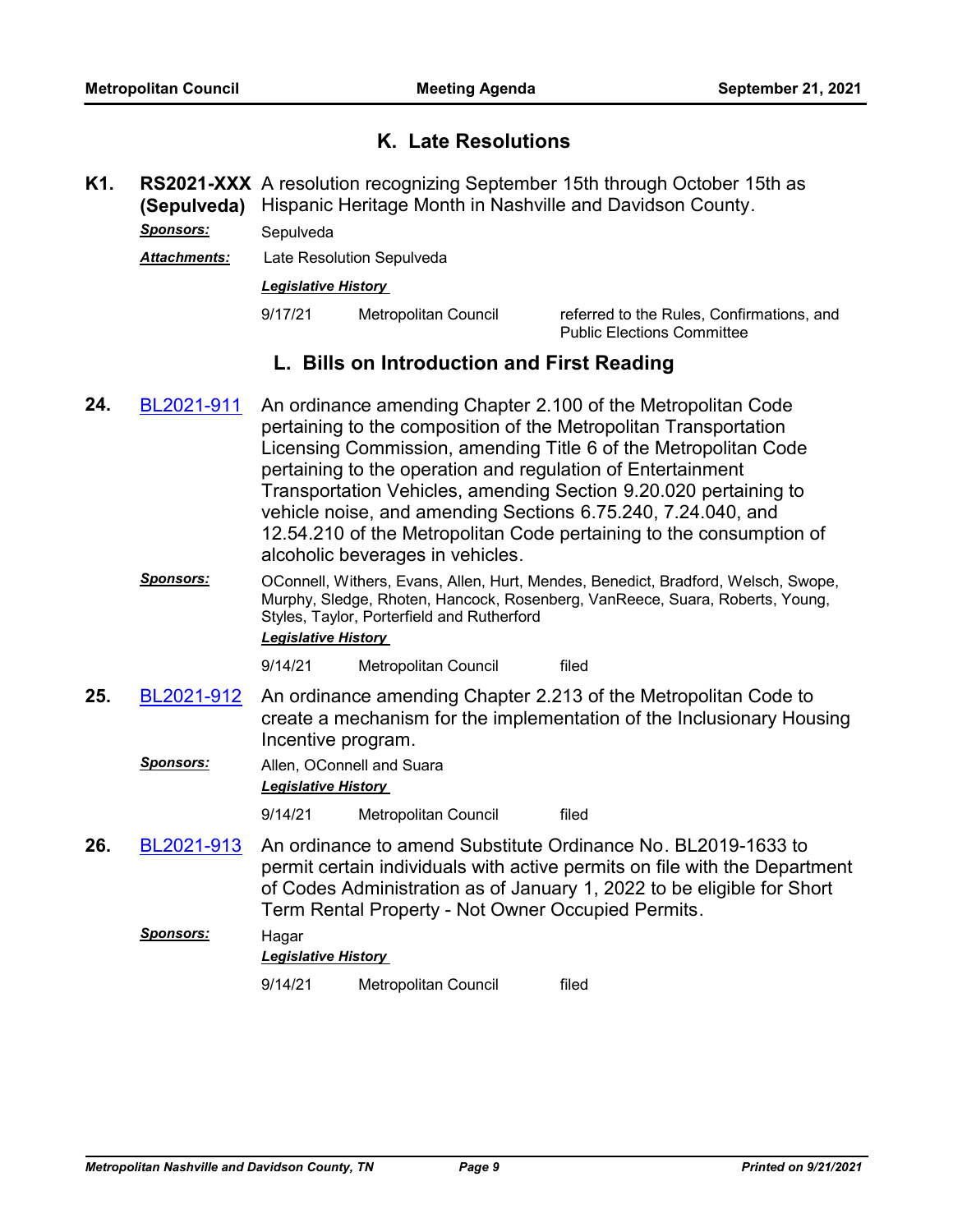| 27. | BL2021-914          | An ordinance approving a contract between The Metropolitan<br>Government of Nashville and Davidson County, acting by and through<br>the Mayor's Office, and the United Way of Middle Tennessee to provide<br>financial counseling and other financial education activities to<br>low-income residents in accordance with the Financial Empowerment<br>Center program model. |  |  |
|-----|---------------------|-----------------------------------------------------------------------------------------------------------------------------------------------------------------------------------------------------------------------------------------------------------------------------------------------------------------------------------------------------------------------------|--|--|
|     | <b>Sponsors:</b>    | Toombs, Suara and Welsch                                                                                                                                                                                                                                                                                                                                                    |  |  |
|     | Attachments:        | BL2021-914 Contract Exhibit                                                                                                                                                                                                                                                                                                                                                 |  |  |
| 28. | BL2021-915          | An ordinance approving an agreement between the Metropolitan<br>Government of Nashville and Davidson County, acting by and through<br>the Department of Parks and Recreation ("Parks"), and Memphis<br>Basketball, LLC to allow Parks to participate in a youth basketball<br>program operated by Memphis Basketball, LLC.                                                  |  |  |
|     | <b>Sponsors:</b>    | Toombs, VanReece and Suara                                                                                                                                                                                                                                                                                                                                                  |  |  |
|     | <b>Attachments:</b> | BL2021-915 Agreement Exhibit                                                                                                                                                                                                                                                                                                                                                |  |  |
| 29. | BL2021-916          | An ordinance providing the honorary street name designation of "Billy"<br>Sherrill Way" for a portion of 18th Ave S.                                                                                                                                                                                                                                                        |  |  |
|     | <b>Sponsors:</b>    | OConnell                                                                                                                                                                                                                                                                                                                                                                    |  |  |
|     |                     | <b>Legislative History</b>                                                                                                                                                                                                                                                                                                                                                  |  |  |
|     |                     | filed<br>9/14/21<br>Metropolitan Council                                                                                                                                                                                                                                                                                                                                    |  |  |
| 30. | BL2021-917          | An ordinance authorizing The Metropolitan Government of Nashville and<br>Davidson County to negotiate and accept permanent easements for the<br>Neighborly Avenue Stormwater Improvement Project for six properties<br>located on Neighborly Avenue, (Project No. 21-SWC-278 and Proposal<br>No. 2021M-069ES-001).                                                          |  |  |
|     | <b>Sponsors:</b>    | Roberts, Murphy and Nash                                                                                                                                                                                                                                                                                                                                                    |  |  |
|     | Attachments:        | <b>BL2021-917 Exhibit</b>                                                                                                                                                                                                                                                                                                                                                   |  |  |
|     |                     | <b>Legislative History</b>                                                                                                                                                                                                                                                                                                                                                  |  |  |
|     |                     | 8/20/21<br><b>Planning Commission</b><br>approved                                                                                                                                                                                                                                                                                                                           |  |  |
| 31. | BL2021-918          | An ordinance authorizing The Metropolitan Government of Nashville and<br>Davidson County to abandon an existing storm sewer easement for two<br>properties located at 900 and 902 Dickerson Pike (Proposal No.<br>2021M-067ES-001).                                                                                                                                         |  |  |
|     | Sponsors:           | Parker, Murphy and Nash                                                                                                                                                                                                                                                                                                                                                     |  |  |
|     | <b>Attachments:</b> | <b>BL2021-918 Exhibit</b>                                                                                                                                                                                                                                                                                                                                                   |  |  |
|     |                     | <b>Legislative History</b>                                                                                                                                                                                                                                                                                                                                                  |  |  |
|     |                     | <b>Planning Commission</b><br>8/20/21<br>approved                                                                                                                                                                                                                                                                                                                           |  |  |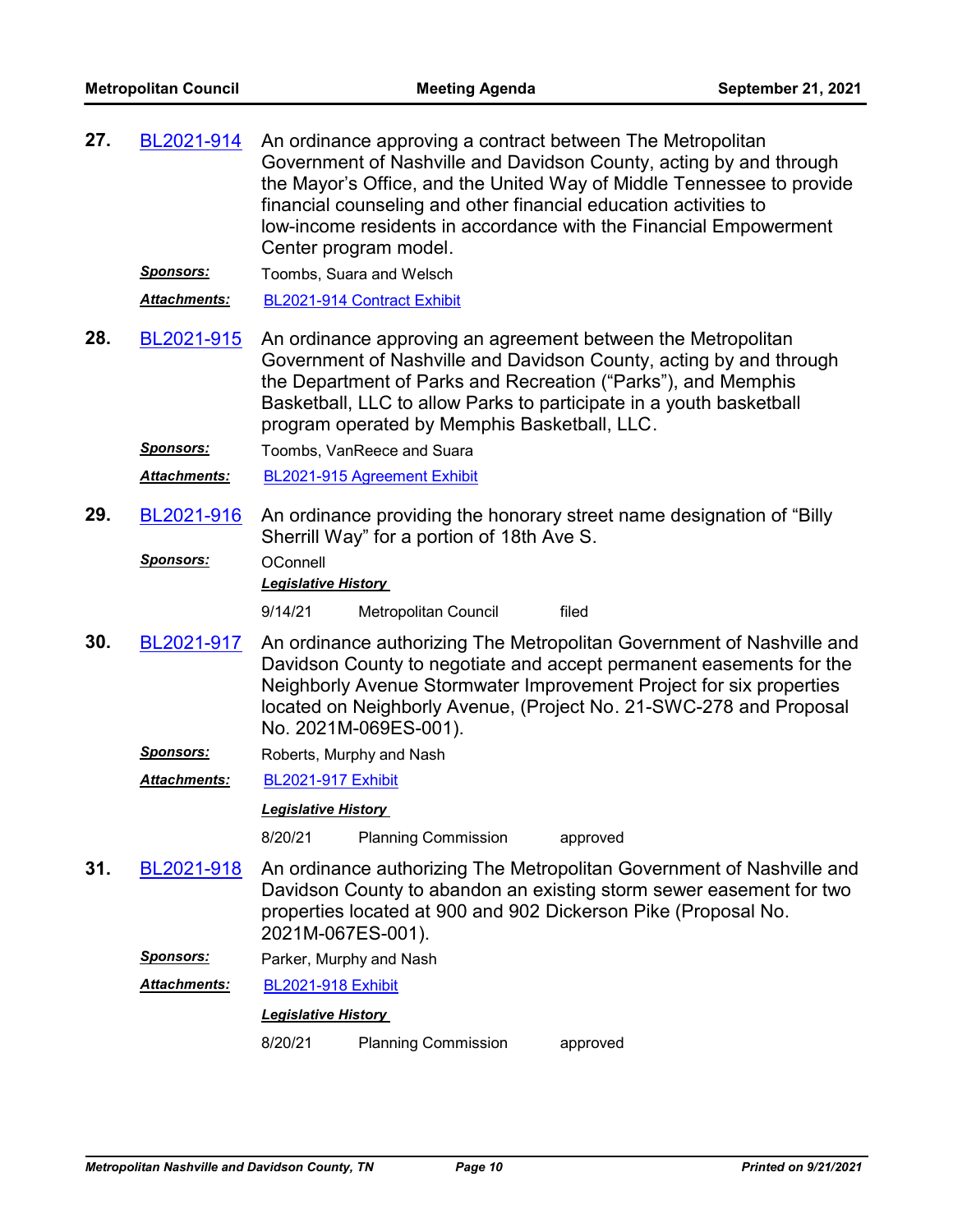| 32.                                                                                                                                                                                            | BL2021-919          | An ordinance authorizing The Metropolitan Government of Nashville and<br>Davidson County to accept new sanitary sewer and water mains,<br>sanitary sewer manholes, fire hydrant assemblies and easements, for<br>property located at Burkitt Road (unnumbered), also known as Burkitt<br>Ridge Phase 6 (MWS Project Nos. 20-SL-76 and 20-WL-41 and<br>Proposal No. 2021M-065ES-001). |                                                                                                                                                                                                                    |          |
|------------------------------------------------------------------------------------------------------------------------------------------------------------------------------------------------|---------------------|--------------------------------------------------------------------------------------------------------------------------------------------------------------------------------------------------------------------------------------------------------------------------------------------------------------------------------------------------------------------------------------|--------------------------------------------------------------------------------------------------------------------------------------------------------------------------------------------------------------------|----------|
|                                                                                                                                                                                                | <u>Sponsors:</u>    |                                                                                                                                                                                                                                                                                                                                                                                      | Rutherford, Murphy and Nash                                                                                                                                                                                        |          |
|                                                                                                                                                                                                | <b>Attachments:</b> | <b>BL2021-919 Exhibit</b>                                                                                                                                                                                                                                                                                                                                                            |                                                                                                                                                                                                                    |          |
|                                                                                                                                                                                                |                     | <b>Legislative History</b>                                                                                                                                                                                                                                                                                                                                                           |                                                                                                                                                                                                                    |          |
|                                                                                                                                                                                                |                     | 8/20/21                                                                                                                                                                                                                                                                                                                                                                              | <b>Planning Commission</b>                                                                                                                                                                                         | approved |
| 33.<br>BL2021-920<br>Davidson County to abandon existing sanitary sewer main and<br>Circle and 262 and 264 White Bridge Pike, (MWS Project No.<br>20-SL-317 and Proposal No. 2021M-071ES-001). |                     |                                                                                                                                                                                                                                                                                                                                                                                      | An ordinance authorizing The Metropolitan Government of Nashville and<br>easements, and to accept new sanitary sewer mains, sanitary sewer<br>manholes and easements, for three properties located at 5540 Oakmont |          |
|                                                                                                                                                                                                | <b>Sponsors:</b>    | Murphy and Nash<br><b>BL2021-920 Exhibit</b>                                                                                                                                                                                                                                                                                                                                         |                                                                                                                                                                                                                    |          |
|                                                                                                                                                                                                | <b>Attachments:</b> |                                                                                                                                                                                                                                                                                                                                                                                      |                                                                                                                                                                                                                    |          |
|                                                                                                                                                                                                |                     | <b>Legislative History</b>                                                                                                                                                                                                                                                                                                                                                           |                                                                                                                                                                                                                    |          |
|                                                                                                                                                                                                |                     | 8/20/21                                                                                                                                                                                                                                                                                                                                                                              | <b>Planning Commission</b>                                                                                                                                                                                         | approved |

## **M. Bills on Second Reading**

An ordinance to amend Title 17 of the Metropolitan Code of Laws, the Zoning Ordinance of The Metropolitan Government of Nashville and Davidson County, by changing from RM2 to RS40 property located at 6000 Rivervalley Drive, at the southeast corner of Rivervalley Drive and Newsom Station Road and located within a Planned Unit Development Overlay (58.48 acres), all of which is described herein (Proposal No. 2021Z-026PR-001). **34.** [BL2021-654](http://nashville.legistar.com/gateway.aspx?m=l&id=/matter.aspx?key=1929)

*Sponsors:* Rosenberg

*Attachments:* [BL2021-654 Sketch](http://nashville.legistar.com/gateway.aspx?M=F&ID=aa454243-fb84-4881-9b94-d0e120d6b2b0.docx)

| 2/9/21  | Metropolitan Council                                                        | filed                   |
|---------|-----------------------------------------------------------------------------|-------------------------|
| 2/16/21 | Metropolitan Council                                                        | passed on first reading |
| 3/5/21  | <b>Metropolitan Council</b>                                                 | advertised              |
| 3/25/21 | <b>Planning Commission</b><br>$(6-1)$                                       | disapproved             |
| 4/6/21  | Metropolitan Council<br>4/6/21 public hearing held; second reading deferred | public hearing          |
| 4/6/21  | Metropolitan Council<br>Second reading deferred to April 20, 2021           | deferred                |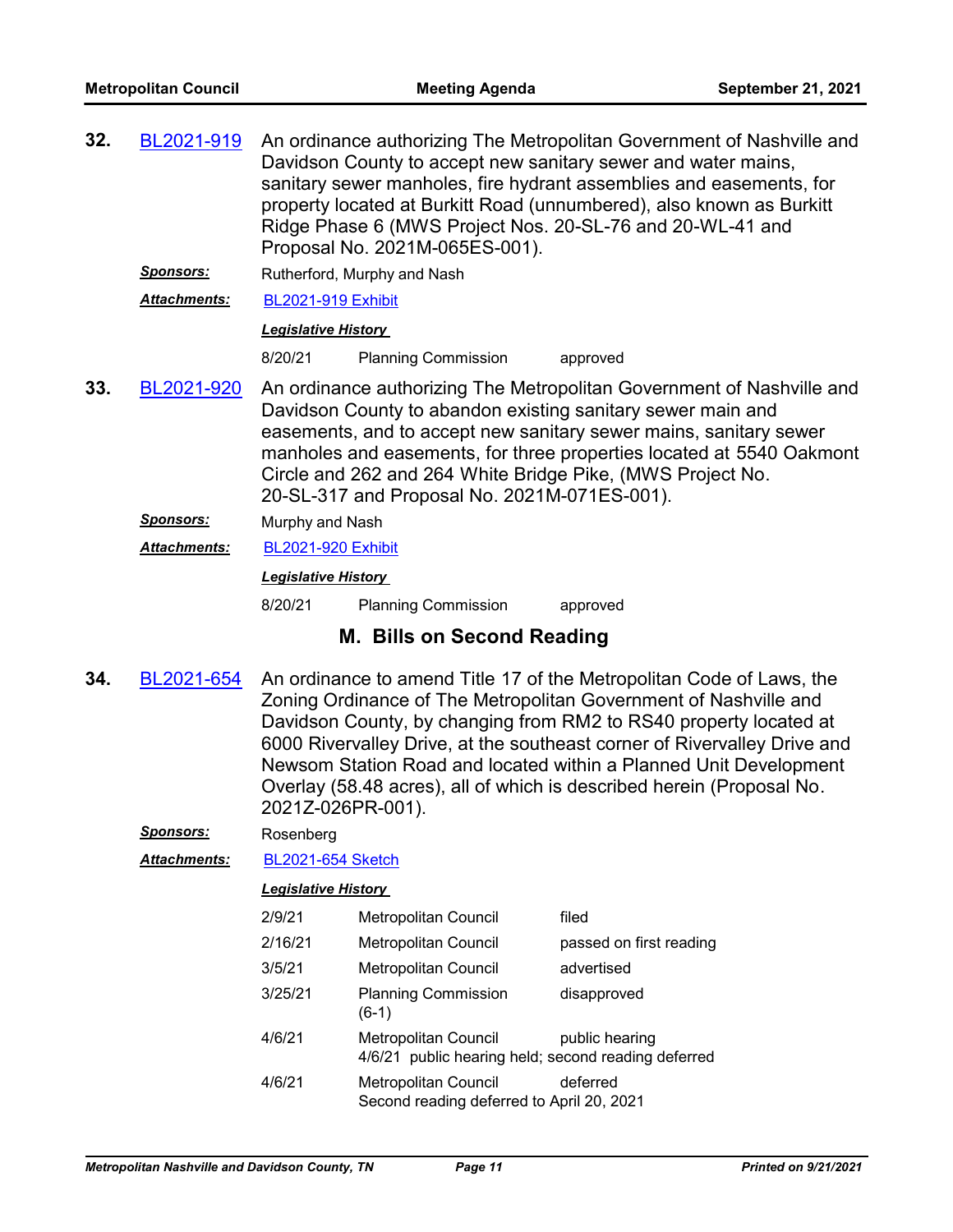| 4/13/21 | Metropolitan Council                                           | referred to the Planning, Zoning, and<br><b>Historical Committee</b> |
|---------|----------------------------------------------------------------|----------------------------------------------------------------------|
|         | 4/19/21 recommended for deferral                               |                                                                      |
|         | 5/3/21<br>recommended for deferral                             |                                                                      |
|         | 5/17/21 recommended for deferral at request of sponsor         |                                                                      |
|         | 6/1/21<br>recommended for deferral                             |                                                                      |
|         | 6/14/21 recommended for deferral                               |                                                                      |
|         | 7/6/21<br>recommended for deferral<br>7/19/21 deferred by rule |                                                                      |
|         | 8/2/21<br>recommended for deferral                             |                                                                      |
|         | 8/16/21 recommended for deferral                               |                                                                      |
|         | 9/7/21<br>recommended for deferral                             |                                                                      |
| 4/20/21 | Metropolitan Council                                           | deferred                                                             |
| 5/4/21  | <b>Metropolitan Council</b>                                    | deferred                                                             |
| 5/18/21 | <b>Metropolitan Council</b>                                    | deferred                                                             |
| 6/1/21  | <b>Metropolitan Council</b>                                    | deferred                                                             |
| 6/15/21 | <b>Metropolitan Council</b>                                    | deferred                                                             |
| 7/6/21  | Metropolitan Council                                           | deferred                                                             |
| 7/20/21 | Metropolitan Council                                           | deferred                                                             |
| 8/3/21  | Metropolitan Council                                           | deferred                                                             |
| 8/17/21 | Metropolitan Council                                           | deferred                                                             |
| 9/7/21  | <b>Metropolitan Council</b>                                    | deferred                                                             |
|         |                                                                |                                                                      |

An ordinance to amend Title 17 of the Metropolitan Code of Laws, the Zoning Ordinance of The Metropolitan Government of Nashville and Davidson County, by canceling a portion of the Riverwalk Planned Unit Development district located at 6000 Rivervalley Drive, at the southeast corner of Rivervalley Drive and Newsom Station Road, (58.48 acres), approved for 61 multi-family dwelling units, all of which is described herein (Proposal No. 2000P-003-003). **35.** [BL2021-655](http://nashville.legistar.com/gateway.aspx?m=l&id=/matter.aspx?key=1928)

### *Sponsors:* Rosenberg

*Attachments:* [BL2021-655 Sketch](http://nashville.legistar.com/gateway.aspx?M=F&ID=77b43b1c-3244-418d-a9af-745be0148128.docx)

| 2/9/21  | <b>Metropolitan Council</b>                                                        | filed                   |
|---------|------------------------------------------------------------------------------------|-------------------------|
| 2/16/21 | <b>Metropolitan Council</b>                                                        | passed on first reading |
| 3/5/21  | <b>Metropolitan Council</b>                                                        | advertised              |
| 3/25/21 | <b>Planning Commission</b><br>$(6-1)$                                              | disapproved             |
| 4/6/21  | <b>Metropolitan Council</b><br>4/6/21 public hearing held; second reading deferred | public hearing          |
| 4/6/21  | Metropolitan Council<br>Second reading deferred to April 20, 2021                  | deferred                |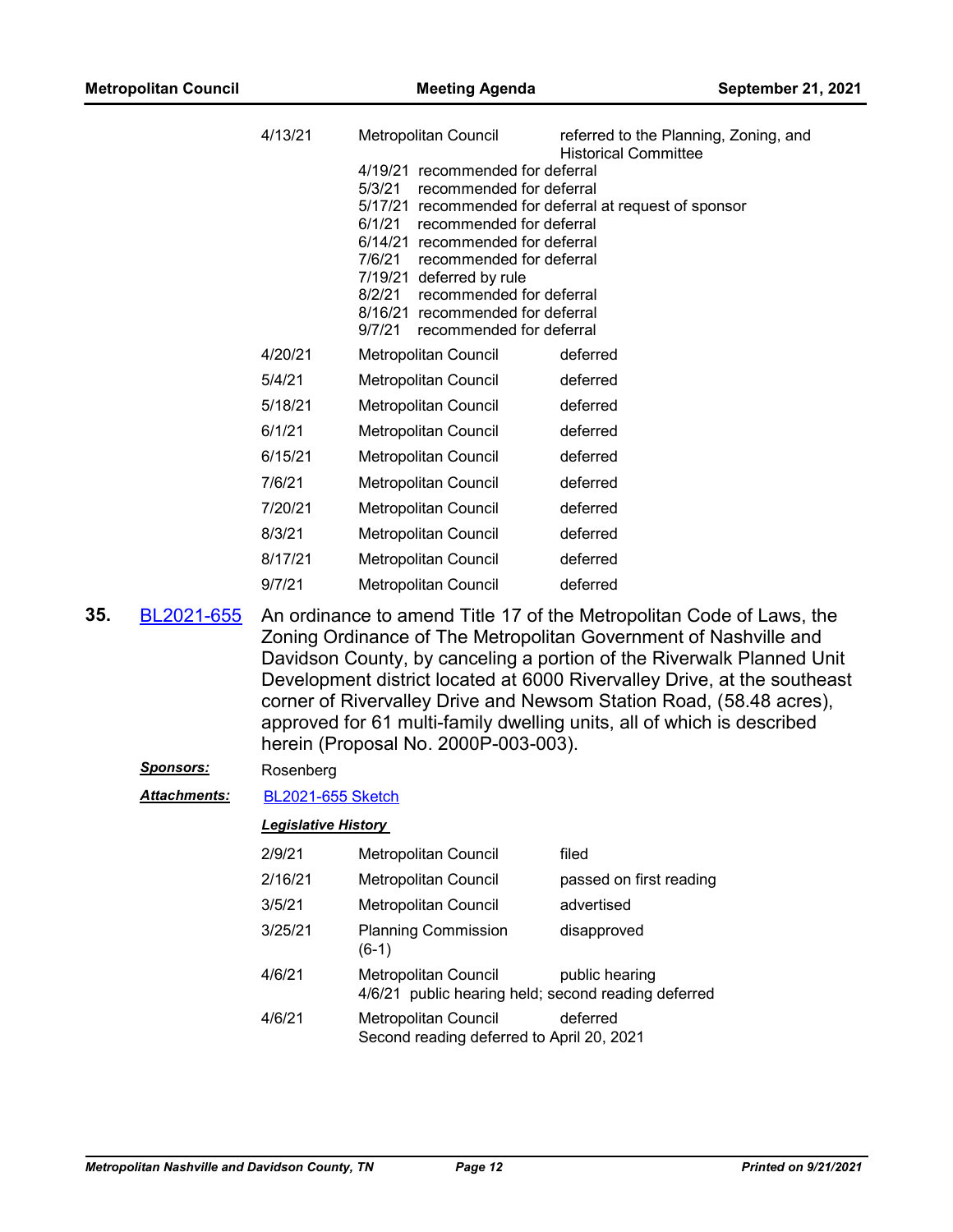|     |                      | 4/13/21                    | Metropolitan Council                                                                                                                                                                                                                                                                                                               | referred to the Planning, Zoning, and<br><b>Historical Committee</b>                                                                                                                                                                                                               |
|-----|----------------------|----------------------------|------------------------------------------------------------------------------------------------------------------------------------------------------------------------------------------------------------------------------------------------------------------------------------------------------------------------------------|------------------------------------------------------------------------------------------------------------------------------------------------------------------------------------------------------------------------------------------------------------------------------------|
|     |                      |                            | 4/19/21 recommended for deferral<br>5/3/21<br>recommended for deferral<br>recommended for deferral<br>6/1/21<br>6/14/21 recommended for deferral<br>7/6/21<br>recommended for deferral<br>7/19/21 deferred by rule<br>8/2/21<br>recommended for deferral<br>8/16/21 recommended for deferral<br>9/7/21<br>recommended for deferral | 5/17/21 recommended for deferral at request of sponsor                                                                                                                                                                                                                             |
|     |                      | 4/20/21                    | Metropolitan Council                                                                                                                                                                                                                                                                                                               | deferred                                                                                                                                                                                                                                                                           |
|     |                      | 5/4/21                     | <b>Metropolitan Council</b>                                                                                                                                                                                                                                                                                                        | deferred                                                                                                                                                                                                                                                                           |
|     |                      | 5/18/21                    | <b>Metropolitan Council</b>                                                                                                                                                                                                                                                                                                        | deferred                                                                                                                                                                                                                                                                           |
|     |                      | 6/1/21                     | Metropolitan Council                                                                                                                                                                                                                                                                                                               | deferred                                                                                                                                                                                                                                                                           |
|     |                      | 6/15/21                    | Metropolitan Council                                                                                                                                                                                                                                                                                                               | deferred                                                                                                                                                                                                                                                                           |
|     |                      | 7/6/21                     | Metropolitan Council                                                                                                                                                                                                                                                                                                               | deferred                                                                                                                                                                                                                                                                           |
|     |                      | 7/20/21                    | Metropolitan Council                                                                                                                                                                                                                                                                                                               | deferred                                                                                                                                                                                                                                                                           |
|     |                      | 8/3/21                     | Metropolitan Council                                                                                                                                                                                                                                                                                                               | deferred                                                                                                                                                                                                                                                                           |
|     |                      | 8/17/21                    | Metropolitan Council                                                                                                                                                                                                                                                                                                               | deferred                                                                                                                                                                                                                                                                           |
|     |                      | 9/7/21                     | <b>Metropolitan Council</b>                                                                                                                                                                                                                                                                                                        | deferred                                                                                                                                                                                                                                                                           |
| 36. | BL2021-849           |                            | Number 2021M-011AB-001).                                                                                                                                                                                                                                                                                                           | An ordinance to amend the Geographic Information Systems Street and<br>Alley Centerline Layer for the Metropolitan Government of Nashville and<br>Davidson County by abandoning a portion of Alley Number 403<br>right-of-way from 8th Avenue South to Alley Number 404. (Proposal |
|     | <u>Sponsors:</u>     |                            | Sledge, Murphy, Nash and OConnell                                                                                                                                                                                                                                                                                                  |                                                                                                                                                                                                                                                                                    |
|     | <u> Attachments:</u> | <b>BL2021-849 Exhibit</b>  |                                                                                                                                                                                                                                                                                                                                    |                                                                                                                                                                                                                                                                                    |
|     |                      | <b>Legislative History</b> |                                                                                                                                                                                                                                                                                                                                    |                                                                                                                                                                                                                                                                                    |
|     |                      | 7/15/21                    | <b>Planning Commission</b>                                                                                                                                                                                                                                                                                                         | approved                                                                                                                                                                                                                                                                           |
|     |                      | 8/3/21                     | Metropolitan Council                                                                                                                                                                                                                                                                                                               | passed on first reading                                                                                                                                                                                                                                                            |
|     |                      | 8/16/21                    | Planning, Zoning, and<br><b>Historical Committee</b>                                                                                                                                                                                                                                                                               | approved                                                                                                                                                                                                                                                                           |
|     |                      | 0147104                    | $D1$ , in its Minutes $D2$ means it is a                                                                                                                                                                                                                                                                                           |                                                                                                                                                                                                                                                                                    |

8/17/21 Public Works Committee approved 8/17/21 Traffic, Parking, and Transportation Committee approved 8/17/21 Metropolitan Council deferred

deferred to 9/21/21 9/13/21 Traffic and Parking Commission approved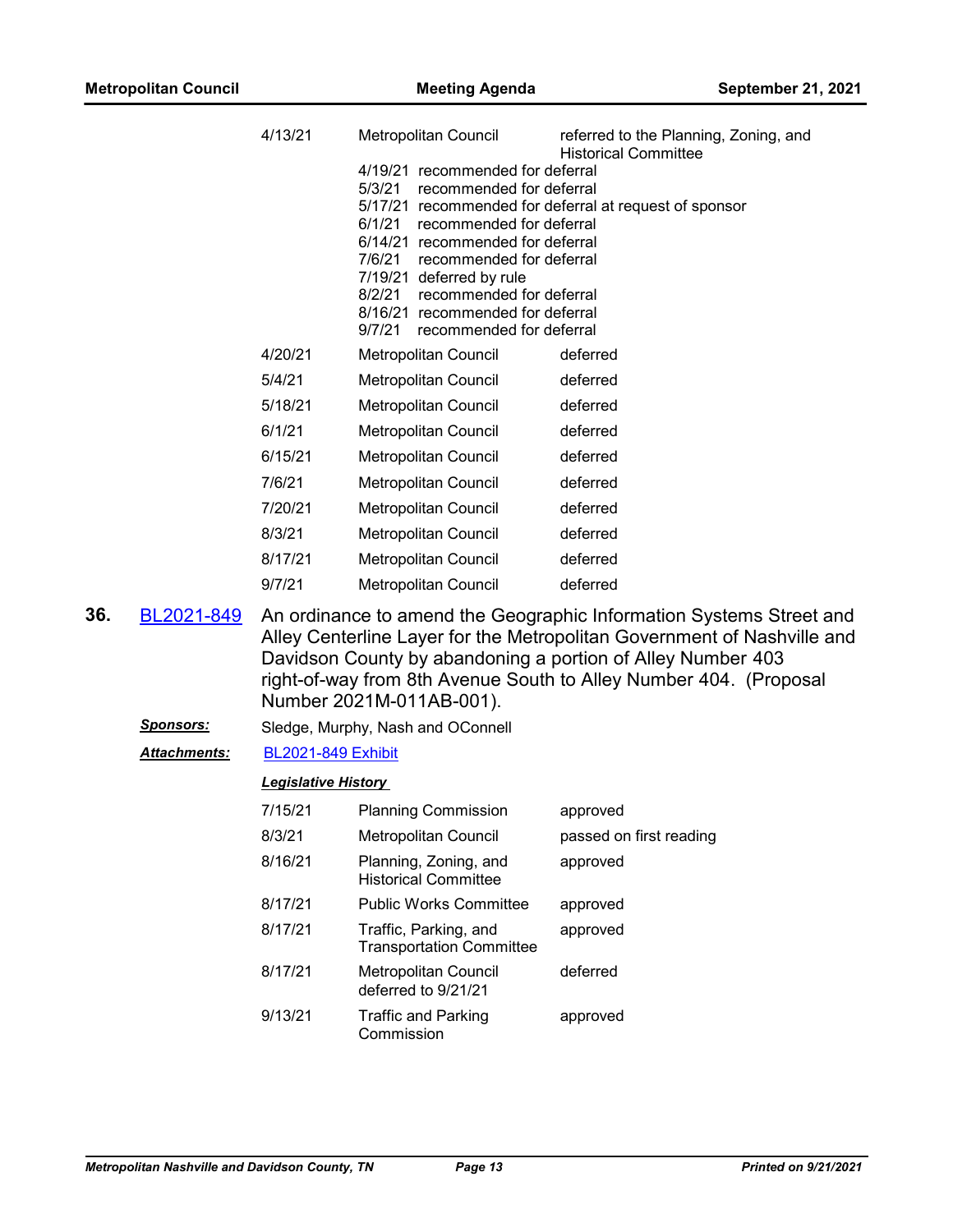| 37. | BL2021-866       | An ordinance amending Chapter 11.12 of the Metropolitan Code of<br>Laws to prohibit passengers in a motor vehicle from consuming or<br>possessing an alcoholic beverage or beer during the operation of the<br>vehicle. |                                                      |                                                                                                                                        |
|-----|------------------|-------------------------------------------------------------------------------------------------------------------------------------------------------------------------------------------------------------------------|------------------------------------------------------|----------------------------------------------------------------------------------------------------------------------------------------|
|     | <b>Sponsors:</b> | <b>Legislative History</b>                                                                                                                                                                                              | Parker, Evans, Suara, Bradford and Allen             |                                                                                                                                        |
|     |                  | 8/31/21                                                                                                                                                                                                                 | Metropolitan Council                                 | filed                                                                                                                                  |
|     |                  | 9/7/21                                                                                                                                                                                                                  | <b>Metropolitan Council</b>                          | referred to the Public Safety, Beer, and<br><b>Regulated Beverages Committee</b>                                                       |
|     |                  | 9/7/21                                                                                                                                                                                                                  | Metropolitan Council                                 | passed on first reading                                                                                                                |
| 38. | BL2021-867       |                                                                                                                                                                                                                         | Laws regarding night parking restrictions.           | An ordinance to amend Section 12.40.190 of the Metropolitan Code of                                                                    |
|     | <u>Sponsors:</u> |                                                                                                                                                                                                                         | OConnell, Cash and Evans                             |                                                                                                                                        |
|     |                  | <b>Legislative History</b>                                                                                                                                                                                              |                                                      |                                                                                                                                        |
|     |                  | 8/31/21                                                                                                                                                                                                                 | Metropolitan Council                                 | filed                                                                                                                                  |
|     |                  | 9/7/21                                                                                                                                                                                                                  | Metropolitan Council                                 | referred to the Codes, Fair, and Farmers<br><b>Market Committee</b>                                                                    |
|     |                  | 9/7/21                                                                                                                                                                                                                  | Metropolitan Council                                 | referred to the Public Works Committee                                                                                                 |
|     |                  | 9/7/21                                                                                                                                                                                                                  | Metropolitan Council                                 | passed on first reading                                                                                                                |
| 39. | BL2021-870       | Entertainment, LLC.                                                                                                                                                                                                     |                                                      | An ordinance approving a documentary film agreement between the<br>Metropolitan Government of Nashville and Davidson County and Eureka |
|     | <b>Sponsors:</b> | <b>Toombs and Gamble</b>                                                                                                                                                                                                |                                                      |                                                                                                                                        |
|     | Attachments:     |                                                                                                                                                                                                                         | BL2021-870 Agreement Exhibit                         |                                                                                                                                        |
|     |                  | <b>Legislative History</b>                                                                                                                                                                                              |                                                      |                                                                                                                                        |
|     |                  | 9/7/21                                                                                                                                                                                                                  | Metropolitan Council                                 | referred to the Budget and Finance<br>Committee                                                                                        |
|     |                  | 9/7/21                                                                                                                                                                                                                  | Metropolitan Council                                 | referred to the Convention, Tourism, and<br><b>Public Entertainment Facilities Committee</b>                                           |
|     |                  | 9/7/21                                                                                                                                                                                                                  | Metropolitan Council                                 | referred to the Public Safety, Beer, and<br><b>Regulated Beverages Committee</b>                                                       |
|     |                  | 9/7/21                                                                                                                                                                                                                  | Metropolitan Council                                 | passed on first reading                                                                                                                |
| 40. | BL2021-871       |                                                                                                                                                                                                                         | Government for the fiscal year 2021-2022.            | An ordinance establishing a program for the purpose of providing<br>assistance to low-income elderly residents of the Metropolitan     |
|     | <b>Sponsors:</b> | <b>Legislative History</b>                                                                                                                                                                                              | Toombs, Welsch, Suara, Porterfield, Styles and Allen |                                                                                                                                        |
|     |                  | 9/7/21                                                                                                                                                                                                                  | Metropolitan Council                                 | referred to the Budget and Finance<br>Committee                                                                                        |
|     |                  | 9/7/21                                                                                                                                                                                                                  | Metropolitan Council                                 | passed on first reading                                                                                                                |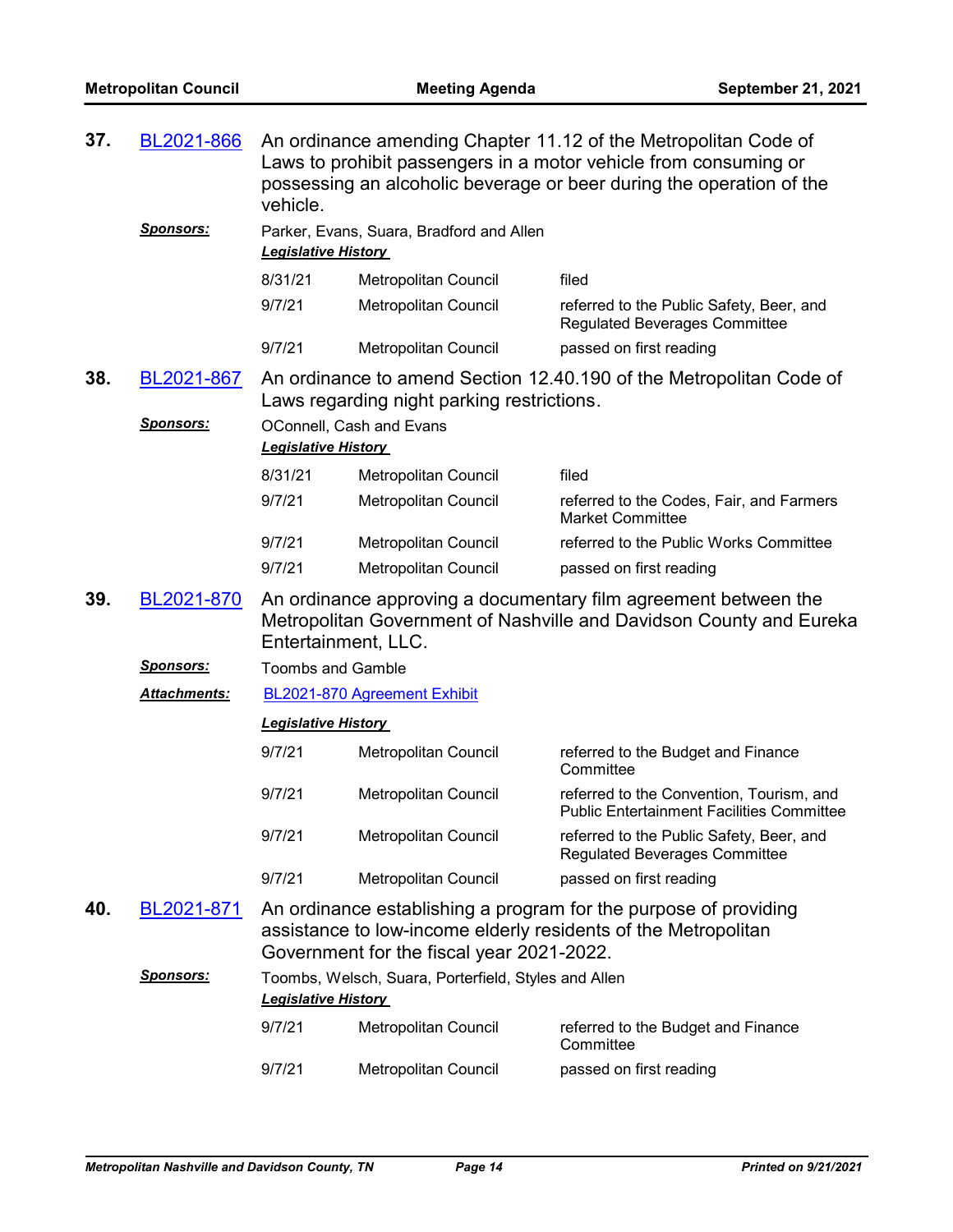| 41.                                                                                                                                                                                                                                                                                                                                                                                    | An ordinance to require masks be worn by all individuals in public<br>BL2021-872<br>spaces, as further described herein.                                                                                                                                                                                                                                                                                                                                             |                            |                                                |                                                                            |  |  |
|----------------------------------------------------------------------------------------------------------------------------------------------------------------------------------------------------------------------------------------------------------------------------------------------------------------------------------------------------------------------------------------|----------------------------------------------------------------------------------------------------------------------------------------------------------------------------------------------------------------------------------------------------------------------------------------------------------------------------------------------------------------------------------------------------------------------------------------------------------------------|----------------------------|------------------------------------------------|----------------------------------------------------------------------------|--|--|
|                                                                                                                                                                                                                                                                                                                                                                                        | <u>Sponsors:</u>                                                                                                                                                                                                                                                                                                                                                                                                                                                     | <b>Legislative History</b> | Styles, Hurt, Sepulveda, Benedict and Bradford |                                                                            |  |  |
|                                                                                                                                                                                                                                                                                                                                                                                        |                                                                                                                                                                                                                                                                                                                                                                                                                                                                      | 8/31/21                    | Metropolitan Council                           | filed                                                                      |  |  |
|                                                                                                                                                                                                                                                                                                                                                                                        |                                                                                                                                                                                                                                                                                                                                                                                                                                                                      | 9/7/21                     | Metropolitan Council                           | referred to the Health, Hospitals, and Social<br><b>Services Committee</b> |  |  |
|                                                                                                                                                                                                                                                                                                                                                                                        |                                                                                                                                                                                                                                                                                                                                                                                                                                                                      | 9/7/21                     | Metropolitan Council                           | passed on first reading                                                    |  |  |
| 42.                                                                                                                                                                                                                                                                                                                                                                                    | BL2021-873<br>An ordinance authorizing the acquisition of certain right-of-way<br>easements, drainage easements, temporary construction easements,<br>and property rights by negotiation or condemnation for use in public<br>projects of the Metropolitan Government, initially for purposes of the<br>Department of Transportation and Multimodal Infrastructure, Project<br>Number 2017-B-001, Lickton Pike bridge replacement. (Proposal No.<br>2021M-010PR-001) |                            |                                                |                                                                            |  |  |
|                                                                                                                                                                                                                                                                                                                                                                                        | <u>Sponsors:</u>                                                                                                                                                                                                                                                                                                                                                                                                                                                     |                            | Young, Toombs, Murphy and Nash                 |                                                                            |  |  |
|                                                                                                                                                                                                                                                                                                                                                                                        | <b>Attachments:</b>                                                                                                                                                                                                                                                                                                                                                                                                                                                  | <b>BL2021-873 Exhibit</b>  |                                                |                                                                            |  |  |
|                                                                                                                                                                                                                                                                                                                                                                                        |                                                                                                                                                                                                                                                                                                                                                                                                                                                                      | <b>Legislative History</b> |                                                |                                                                            |  |  |
|                                                                                                                                                                                                                                                                                                                                                                                        |                                                                                                                                                                                                                                                                                                                                                                                                                                                                      | 7/13/21                    | <b>Planning Commission</b>                     | approved                                                                   |  |  |
|                                                                                                                                                                                                                                                                                                                                                                                        |                                                                                                                                                                                                                                                                                                                                                                                                                                                                      | 9/7/21                     | Metropolitan Council                           | referred to the Budget and Finance<br>Committee                            |  |  |
|                                                                                                                                                                                                                                                                                                                                                                                        |                                                                                                                                                                                                                                                                                                                                                                                                                                                                      | 9/7/21                     | Metropolitan Council                           | referred to the Planning, Zoning, and<br><b>Historical Committee</b>       |  |  |
|                                                                                                                                                                                                                                                                                                                                                                                        |                                                                                                                                                                                                                                                                                                                                                                                                                                                                      | 9/7/21                     | Metropolitan Council                           | referred to the Public Works Committee                                     |  |  |
|                                                                                                                                                                                                                                                                                                                                                                                        |                                                                                                                                                                                                                                                                                                                                                                                                                                                                      | 9/7/21                     | Metropolitan Council                           | passed on first reading                                                    |  |  |
| 43.<br>An ordinance authorizing the conditional abandonment of a portion of<br>BL2021-874<br>Alley 371, approving the acquisition of an interest in certain real property<br>and improvements thereon comprising a new alley, and the granting of<br>an easement above that new alley in connection with the development<br>of a project in Nashville. (Proposal No. 2021M-013AB-001). |                                                                                                                                                                                                                                                                                                                                                                                                                                                                      |                            |                                                |                                                                            |  |  |
|                                                                                                                                                                                                                                                                                                                                                                                        | <u>Sponsors:</u>                                                                                                                                                                                                                                                                                                                                                                                                                                                     |                            | OConnell, Toombs, Murphy and Nash              |                                                                            |  |  |
|                                                                                                                                                                                                                                                                                                                                                                                        | <b>Attachments:</b>                                                                                                                                                                                                                                                                                                                                                                                                                                                  | <b>BL2021-874 Exhibit</b>  |                                                |                                                                            |  |  |
|                                                                                                                                                                                                                                                                                                                                                                                        |                                                                                                                                                                                                                                                                                                                                                                                                                                                                      | <b>Legislative History</b> |                                                |                                                                            |  |  |
|                                                                                                                                                                                                                                                                                                                                                                                        |                                                                                                                                                                                                                                                                                                                                                                                                                                                                      | 8/13/21                    | <b>Planning Commission</b>                     | approved with conditions                                                   |  |  |
|                                                                                                                                                                                                                                                                                                                                                                                        |                                                                                                                                                                                                                                                                                                                                                                                                                                                                      | 8/31/21                    | Metropolitan Council                           | referred to the Traffic and Parking<br>Commission                          |  |  |
|                                                                                                                                                                                                                                                                                                                                                                                        |                                                                                                                                                                                                                                                                                                                                                                                                                                                                      | 9/7/21                     | Metropolitan Council                           | referred to the Budget and Finance<br>Committee                            |  |  |
|                                                                                                                                                                                                                                                                                                                                                                                        |                                                                                                                                                                                                                                                                                                                                                                                                                                                                      | 9/7/21                     | Metropolitan Council                           | referred to the Planning, Zoning, and<br><b>Historical Committee</b>       |  |  |
|                                                                                                                                                                                                                                                                                                                                                                                        |                                                                                                                                                                                                                                                                                                                                                                                                                                                                      | 9/7/21                     | Metropolitan Council                           | referred to the Public Works Committee                                     |  |  |
|                                                                                                                                                                                                                                                                                                                                                                                        |                                                                                                                                                                                                                                                                                                                                                                                                                                                                      | 9/7/21                     | Metropolitan Council                           | referred to the Traffic, Parking, and<br><b>Transportation Committee</b>   |  |  |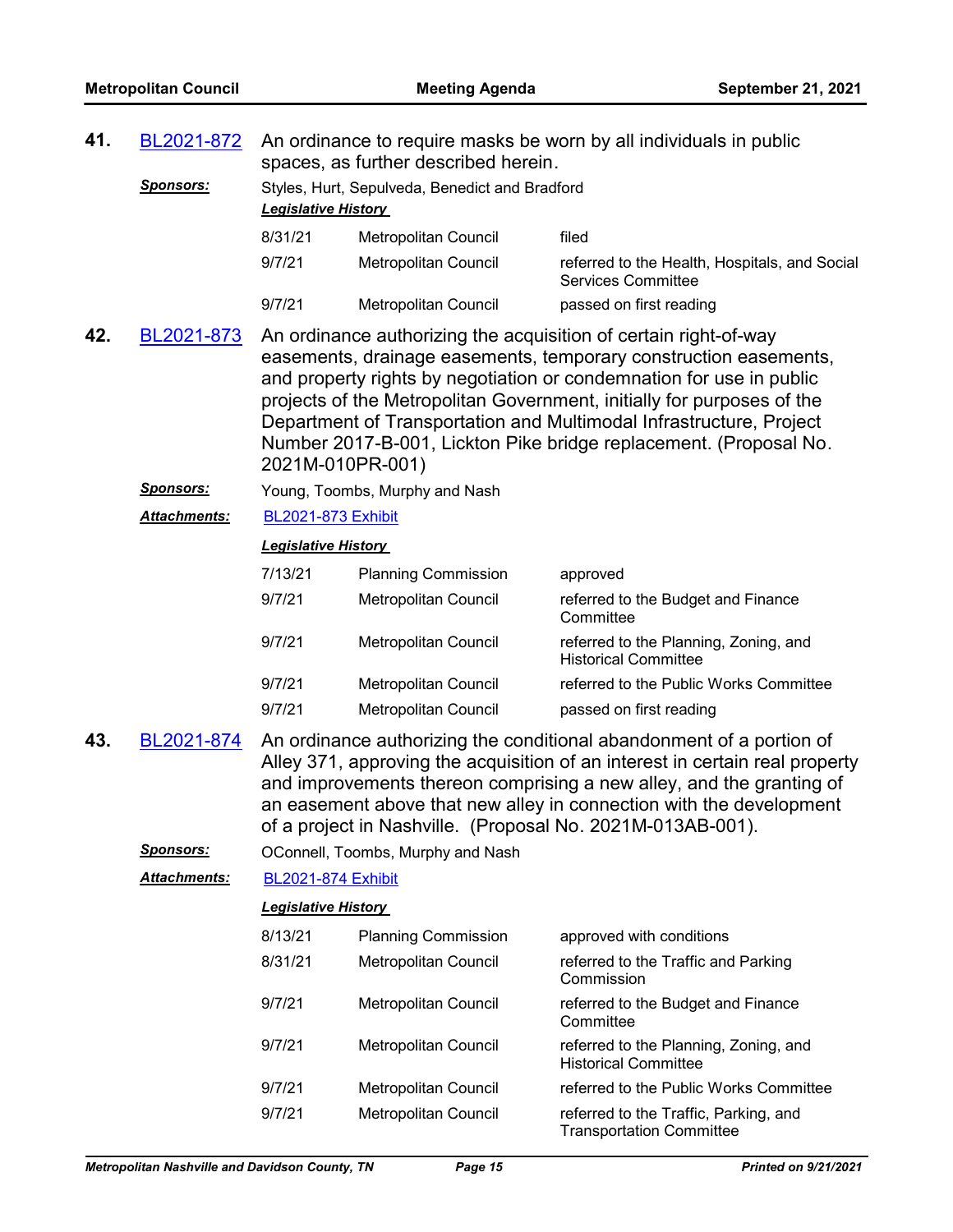|     |                     | 9/7/21                                                                                                                                                                                                                                                                                                       | Metropolitan Council              | passed on first reading                                                  |  |
|-----|---------------------|--------------------------------------------------------------------------------------------------------------------------------------------------------------------------------------------------------------------------------------------------------------------------------------------------------------|-----------------------------------|--------------------------------------------------------------------------|--|
| 44. | BL2021-875          | An ordinance to amend the Geographic Information Systems Street and<br>Alley Centerline Layer for the Metropolitan Government of Nashville and<br>Davidson County by abandoning a portion of Lincoln Street right-of-way<br>from McKinley Street to Alley Number 1024. (Proposal Number<br>2021M-006AB-001). |                                   |                                                                          |  |
|     | <u>Sponsors:</u>    |                                                                                                                                                                                                                                                                                                              | Toombs, Murphy, Nash and OConnell |                                                                          |  |
|     | Attachments:        | <b>BL2021-875 Exhibit</b>                                                                                                                                                                                                                                                                                    |                                   |                                                                          |  |
|     |                     | <b>Legislative History</b>                                                                                                                                                                                                                                                                                   |                                   |                                                                          |  |
|     |                     | 7/15/21                                                                                                                                                                                                                                                                                                      | <b>Planning Commission</b>        | approved                                                                 |  |
|     |                     | 8/9/21                                                                                                                                                                                                                                                                                                       | Traffic and Parking<br>Commission | approved                                                                 |  |
|     |                     | 9/7/21                                                                                                                                                                                                                                                                                                       | Metropolitan Council              | referred to the Planning, Zoning, and<br><b>Historical Committee</b>     |  |
|     |                     | 9/7/21                                                                                                                                                                                                                                                                                                       | Metropolitan Council              | referred to the Public Works Committee                                   |  |
|     |                     | 9/7/21                                                                                                                                                                                                                                                                                                       | Metropolitan Council              | referred to the Traffic, Parking, and<br><b>Transportation Committee</b> |  |
|     |                     | 9/7/21                                                                                                                                                                                                                                                                                                       | Metropolitan Council              | passed on first reading                                                  |  |
| A E | <u>DI AAA4 070.</u> |                                                                                                                                                                                                                                                                                                              |                                   | An erdinanee to amend the Coorrentia Information Custome Ctreet and      |  |

An ordinance to amend the Geographic Information Systems Street and Alley Centerline Layer for the Metropolitan Government of Nashville and Davidson County by abandoning Alley Number 442 and an Unnumbered Alley right-of-way and easement between 17th Avenue South and 18th Avenue South. (Proposal Number 2021M-012AB-001). **45.** [BL2021-876](http://nashville.legistar.com/gateway.aspx?m=l&id=/matter.aspx?key=13488)

*Sponsors:* Sledge, Murphy, Nash and OConnell *Attachments:* [BL2021-876 Exhibit](http://nashville.legistar.com/gateway.aspx?M=F&ID=5cea85c4-538a-48e8-a35c-0c8dd92f9d1c.docx) *Legislative History*  8/9/21 Traffic and Parking **Commission** approved 8/13/21 Planning Commission approved 9/7/21 Metropolitan Council referred to the Planning, Zoning, and Historical Committee 9/7/21 Metropolitan Council referred to the Public Works Committee 9/7/21 Metropolitan Council referred to the Traffic, Parking, and Transportation Committee 9/7/21 Metropolitan Council passed on first reading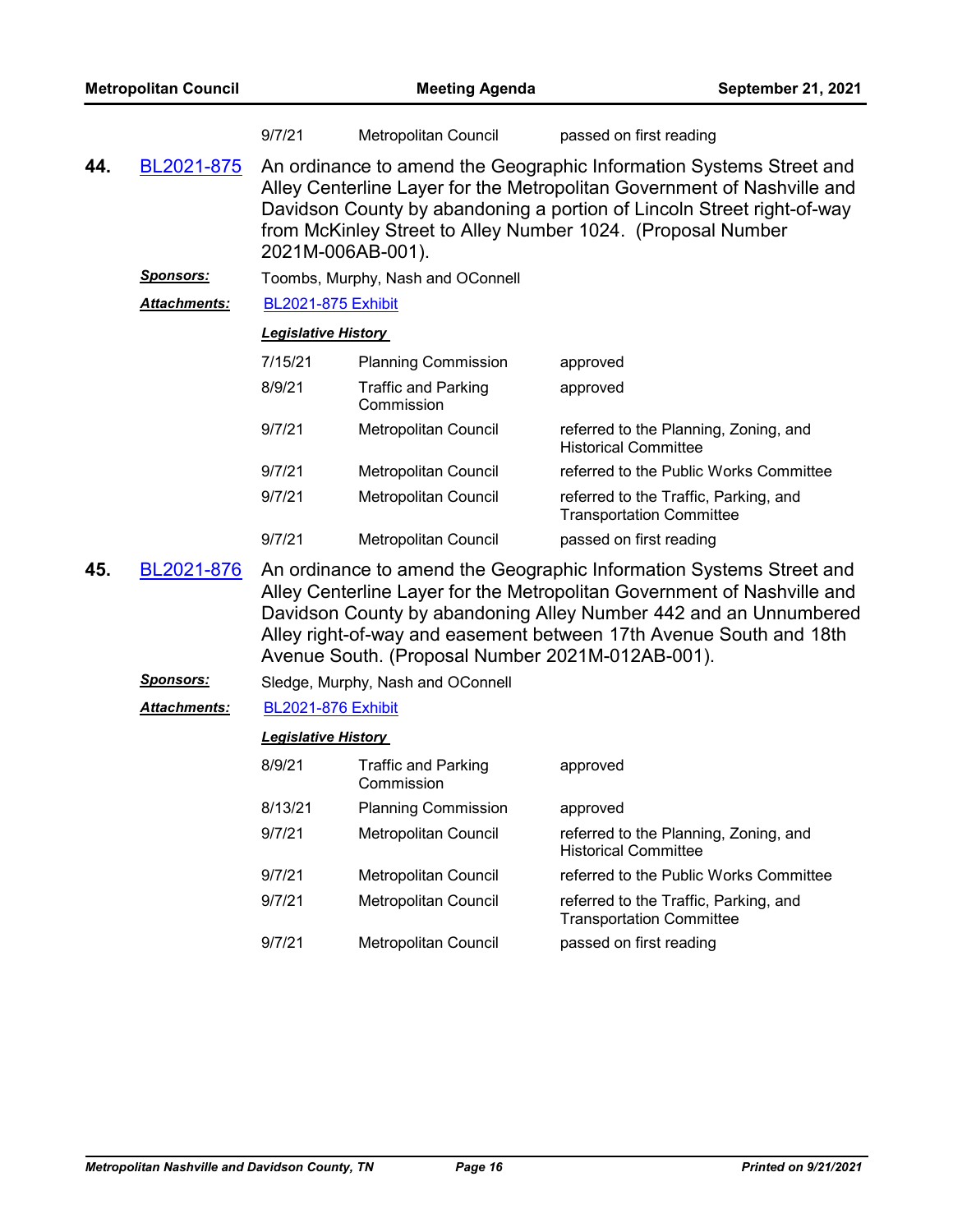| 46. | BL2021-877                          | An ordinance approving a contract between the Metropolitan<br>Government of Nashville and Davidson County, through the Department<br>of Water and Sewerage Services and LightWave Renewables, LLC for<br>the design, construction, operation, management, and administration<br>services related to photovoltaic solar facilities located at Central<br>Wastewater Treatment Plant, Whites Creek Wastewater Treatment<br>Plant and Omohundro Water Treatment Plant. |                                                                              |                                                                                                                                                                                                                                                                              |  |
|-----|-------------------------------------|---------------------------------------------------------------------------------------------------------------------------------------------------------------------------------------------------------------------------------------------------------------------------------------------------------------------------------------------------------------------------------------------------------------------------------------------------------------------|------------------------------------------------------------------------------|------------------------------------------------------------------------------------------------------------------------------------------------------------------------------------------------------------------------------------------------------------------------------|--|
|     | <u>Sponsors:</u>                    |                                                                                                                                                                                                                                                                                                                                                                                                                                                                     | Toombs, Nash, Welsch and Allen                                               |                                                                                                                                                                                                                                                                              |  |
|     | <b>Attachments:</b>                 |                                                                                                                                                                                                                                                                                                                                                                                                                                                                     | BL2021-877 Contract Exhibit                                                  |                                                                                                                                                                                                                                                                              |  |
|     |                                     | <b>Legislative History</b>                                                                                                                                                                                                                                                                                                                                                                                                                                          |                                                                              |                                                                                                                                                                                                                                                                              |  |
|     |                                     | 9/7/21                                                                                                                                                                                                                                                                                                                                                                                                                                                              | Metropolitan Council                                                         | referred to the Budget and Finance<br>Committee                                                                                                                                                                                                                              |  |
|     |                                     | 9/7/21                                                                                                                                                                                                                                                                                                                                                                                                                                                              | Metropolitan Council                                                         | referred to the Public Works Committee                                                                                                                                                                                                                                       |  |
|     |                                     | 9/7/21                                                                                                                                                                                                                                                                                                                                                                                                                                                              | Metropolitan Council                                                         | passed on first reading                                                                                                                                                                                                                                                      |  |
| 47. | BL2021-878                          | An ordinance approving a participation agreement between the<br>Metropolitan Government of Nashville and Davidson County, acting by<br>and through the Metropolitan Department of Water and Sewerage<br>Services, and Regent Homes, LLC, to provide public sewer service<br>improvements for Regent's proposed development, as well as other<br>existing properties in the area (MWS Project No. 18-SL-0084 and<br>Proposal No. 2021M-022AG-001).                   |                                                                              |                                                                                                                                                                                                                                                                              |  |
|     | <u>Sponsors:</u>                    | Toombs, Murphy, Nash and Lee                                                                                                                                                                                                                                                                                                                                                                                                                                        |                                                                              |                                                                                                                                                                                                                                                                              |  |
|     | <b>Attachments:</b>                 | BL2021-878 Agreement Exhibit                                                                                                                                                                                                                                                                                                                                                                                                                                        |                                                                              |                                                                                                                                                                                                                                                                              |  |
|     |                                     | <b>Legislative History</b>                                                                                                                                                                                                                                                                                                                                                                                                                                          |                                                                              |                                                                                                                                                                                                                                                                              |  |
|     |                                     | 8/2/21                                                                                                                                                                                                                                                                                                                                                                                                                                                              | <b>Planning Commission</b>                                                   | approved                                                                                                                                                                                                                                                                     |  |
|     |                                     | 9/7/21                                                                                                                                                                                                                                                                                                                                                                                                                                                              | Metropolitan Council                                                         | referred to the Budget and Finance<br>Committee                                                                                                                                                                                                                              |  |
|     |                                     | 9/7/21                                                                                                                                                                                                                                                                                                                                                                                                                                                              | Metropolitan Council                                                         | referred to the Planning, Zoning, and<br><b>Historical Committee</b>                                                                                                                                                                                                         |  |
|     |                                     | 9/7/21                                                                                                                                                                                                                                                                                                                                                                                                                                                              | Metropolitan Council                                                         | referred to the Public Works Committee                                                                                                                                                                                                                                       |  |
|     |                                     | 9/7/21                                                                                                                                                                                                                                                                                                                                                                                                                                                              | Metropolitan Council                                                         | passed on first reading                                                                                                                                                                                                                                                      |  |
| 48. | BL2021-879<br>Snonsors <sup>.</sup> |                                                                                                                                                                                                                                                                                                                                                                                                                                                                     | MWS' Access Drive (Proposal No. 2021M-024AG-001).<br>Toombo, Murphy and Noch | An ordinance approving an agreement between the Metropolitan<br>Government of Nashville and Davidson County, acting by and through<br>the Metropolitan Department of Water and Sewerage Services ("MWS"),<br>and Piedmont Natural Gas Company ("Piedmont") for shared use of |  |

*Sponsors:* Toombs, Murphy and Nash

*Attachments:* [BL2021-879 Agreement Exhibit](http://nashville.legistar.com/gateway.aspx?M=F&ID=a61af849-5752-46b7-ba61-c8b99520aca9.pdf)

| 8/13/21 | <b>Planning Commission</b> | approved                                        |
|---------|----------------------------|-------------------------------------------------|
| 9/7/21  | Metropolitan Council       | referred to the Budget and Finance<br>Committee |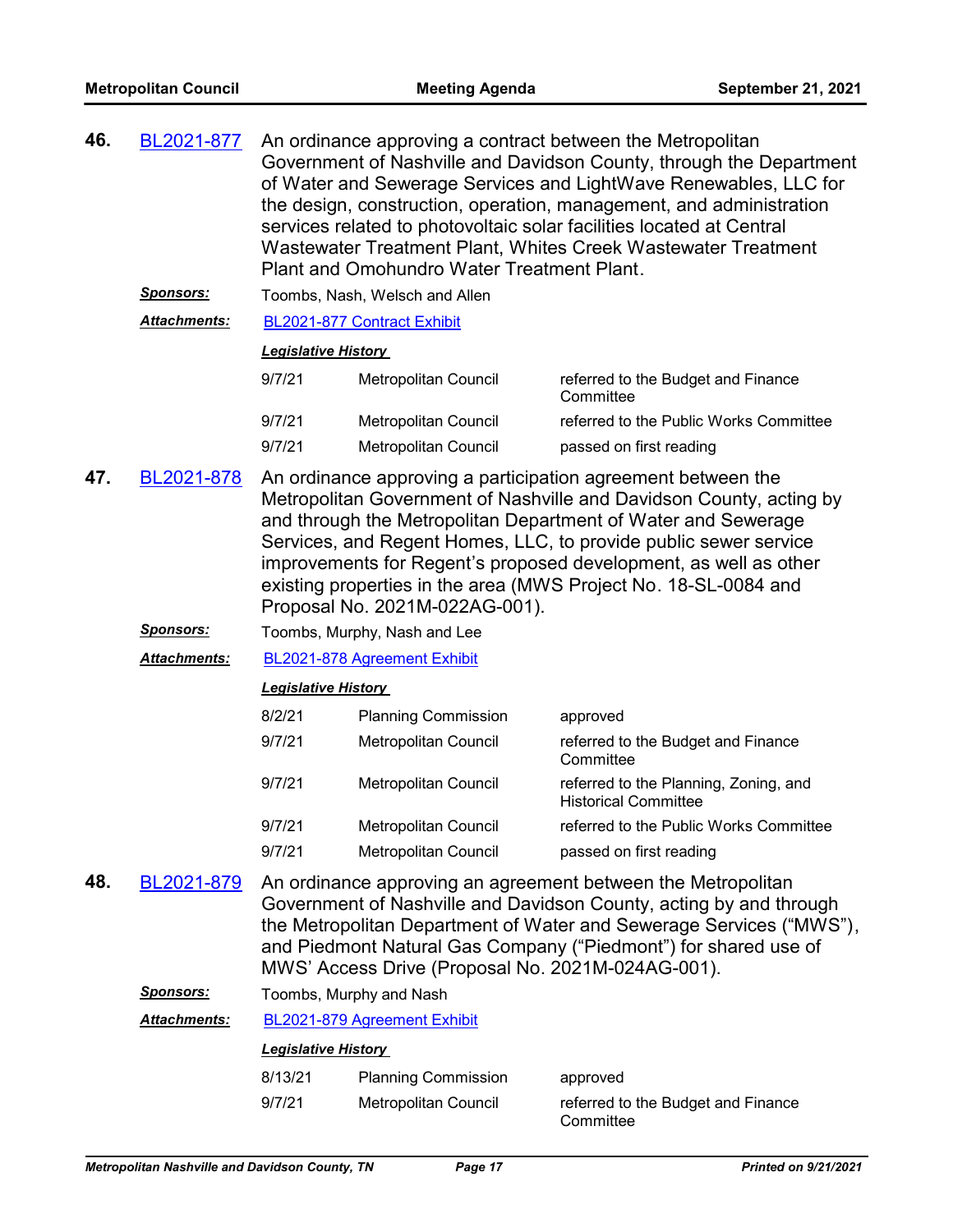|     | <b>Metropolitan Council</b> |                                                                                                                                                                                                                                                                                                                                                                                        | <b>Meeting Agenda</b>                              | September 21, 2021                                                                                                                                                                                                                                                                     |  |
|-----|-----------------------------|----------------------------------------------------------------------------------------------------------------------------------------------------------------------------------------------------------------------------------------------------------------------------------------------------------------------------------------------------------------------------------------|----------------------------------------------------|----------------------------------------------------------------------------------------------------------------------------------------------------------------------------------------------------------------------------------------------------------------------------------------|--|
|     |                             | 9/7/21                                                                                                                                                                                                                                                                                                                                                                                 | Metropolitan Council                               | referred to the Planning, Zoning, and<br><b>Historical Committee</b>                                                                                                                                                                                                                   |  |
|     |                             | 9/7/21                                                                                                                                                                                                                                                                                                                                                                                 | Metropolitan Council                               | referred to the Public Works Committee                                                                                                                                                                                                                                                 |  |
|     |                             | 9/7/21                                                                                                                                                                                                                                                                                                                                                                                 | Metropolitan Council                               | passed on first reading                                                                                                                                                                                                                                                                |  |
| 49. | BL2021-880                  |                                                                                                                                                                                                                                                                                                                                                                                        | and Proposal No. 2021M-061ES-001).                 | An ordinance authorizing The Metropolitan Government of Nashville and<br>Davidson County to accept new sanitary sewer mains, sanitary sewer<br>manholes and easements, for two properties located at 1101 Chadwell<br>Drive and Chadwell Drive (unnumbered), (MWS Project No. 21-SL-75 |  |
|     | <u>Sponsors:</u>            |                                                                                                                                                                                                                                                                                                                                                                                        | VanReece, Murphy and Nash                          |                                                                                                                                                                                                                                                                                        |  |
|     | Attachments:                | <b>BL2021-880 Exhibit</b>                                                                                                                                                                                                                                                                                                                                                              |                                                    |                                                                                                                                                                                                                                                                                        |  |
|     |                             | <b>Legislative History</b>                                                                                                                                                                                                                                                                                                                                                             |                                                    |                                                                                                                                                                                                                                                                                        |  |
|     |                             | 8/2/21                                                                                                                                                                                                                                                                                                                                                                                 | <b>Planning Commission</b>                         | approved                                                                                                                                                                                                                                                                               |  |
|     |                             | 9/7/21                                                                                                                                                                                                                                                                                                                                                                                 | Metropolitan Council                               | referred to the Planning, Zoning, and<br><b>Historical Committee</b>                                                                                                                                                                                                                   |  |
|     |                             | 9/7/21                                                                                                                                                                                                                                                                                                                                                                                 | Metropolitan Council                               | referred to the Public Works Committee                                                                                                                                                                                                                                                 |  |
|     |                             | 9/7/21                                                                                                                                                                                                                                                                                                                                                                                 | <b>Metropolitan Council</b>                        | passed on first reading                                                                                                                                                                                                                                                                |  |
| 50. | BL2021-881                  | An ordinance authorizing The Metropolitan Government of Nashville and<br>Davidson County to abandon existing water main and easements, to<br>relocate existing fire hydrant assemblies, and to accept new water main<br>and easements, for property located at 1 Terminal Drive, also known as<br>BNA Garage B Phase 1 (MWS Project No. 21-WL-60 and Proposal No.<br>2021M-064ES-001). |                                                    |                                                                                                                                                                                                                                                                                        |  |
|     | <u>Sponsors:</u>            |                                                                                                                                                                                                                                                                                                                                                                                        | Bradford, Murphy and Nash                          |                                                                                                                                                                                                                                                                                        |  |
|     | Attachments:                | <b>BL2021-881 Exhibit</b>                                                                                                                                                                                                                                                                                                                                                              |                                                    |                                                                                                                                                                                                                                                                                        |  |
|     |                             | <b>Legislative History</b>                                                                                                                                                                                                                                                                                                                                                             |                                                    |                                                                                                                                                                                                                                                                                        |  |
|     |                             | 8/13/21                                                                                                                                                                                                                                                                                                                                                                                | <b>Planning Commission</b>                         | approved                                                                                                                                                                                                                                                                               |  |
|     |                             | 9/7/21                                                                                                                                                                                                                                                                                                                                                                                 | Metropolitan Council                               | referred to the Planning, Zoning, and<br><b>Historical Committee</b>                                                                                                                                                                                                                   |  |
|     |                             | 9/7/21                                                                                                                                                                                                                                                                                                                                                                                 | Metropolitan Council                               | referred to the Public Works Committee                                                                                                                                                                                                                                                 |  |
|     |                             | 9/7/21                                                                                                                                                                                                                                                                                                                                                                                 | <b>Metropolitan Council</b>                        | passed on first reading                                                                                                                                                                                                                                                                |  |
| 51. | BL2021-882                  | 2021M-063ES-001).                                                                                                                                                                                                                                                                                                                                                                      | Drive, (MWS Project No. 21-SL-81; and Proposal No. | An ordinance authorizing The Metropolitan Government of Nashville and<br>Davidson County to accept new sanitary sewer main, sanitary sewer<br>manholes and easements, for seven properties located on Rio Vista                                                                        |  |
|     | <u>Sponsors:</u>            |                                                                                                                                                                                                                                                                                                                                                                                        | Hancock, Murphy and Nash                           |                                                                                                                                                                                                                                                                                        |  |
|     | <b>Attachments:</b>         | <b>BL2021-882 Exhibit</b>                                                                                                                                                                                                                                                                                                                                                              |                                                    |                                                                                                                                                                                                                                                                                        |  |
|     |                             | <b>Legislative History</b>                                                                                                                                                                                                                                                                                                                                                             |                                                    |                                                                                                                                                                                                                                                                                        |  |
|     |                             | 8/13/21                                                                                                                                                                                                                                                                                                                                                                                | <b>Planning Commission</b>                         | approved                                                                                                                                                                                                                                                                               |  |
|     |                             | 9/7/21                                                                                                                                                                                                                                                                                                                                                                                 | Metropolitan Council                               | referred to the Planning, Zoning, and<br><b>Historical Committee</b>                                                                                                                                                                                                                   |  |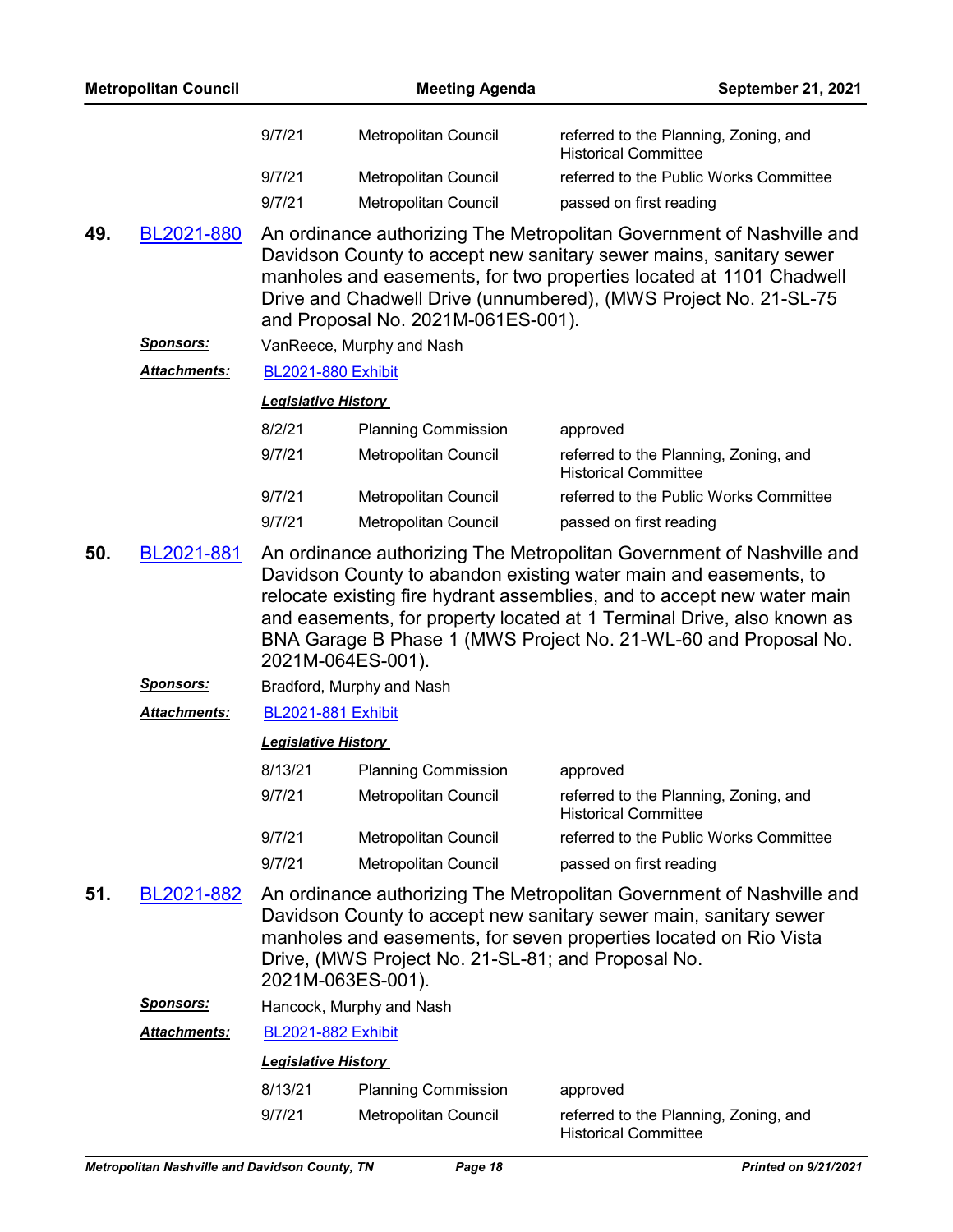| <b>Metropolitan Council</b> |                     | <b>Meeting Agenda</b>                                                                                                                                                                                                                                                     |                                                     | <b>September 21, 2021</b>                                                                                                                                                                                                                                                                                                                           |  |  |
|-----------------------------|---------------------|---------------------------------------------------------------------------------------------------------------------------------------------------------------------------------------------------------------------------------------------------------------------------|-----------------------------------------------------|-----------------------------------------------------------------------------------------------------------------------------------------------------------------------------------------------------------------------------------------------------------------------------------------------------------------------------------------------------|--|--|
|                             |                     | 9/7/21<br>9/7/21                                                                                                                                                                                                                                                          | Metropolitan Council<br><b>Metropolitan Council</b> | referred to the Public Works Committee<br>passed on first reading                                                                                                                                                                                                                                                                                   |  |  |
| 52.                         | BL2021-883          | An ordinance authorizing The Metropolitan Government of Nashville and<br>Davidson County to accept new sanitary sewer main and a sanitary<br>sewer manhole, for property located on 2176 B Carson Street, (MWS<br>Project No. 21-SL-69 and Proposal No. 2021M-066ES-001). |                                                     |                                                                                                                                                                                                                                                                                                                                                     |  |  |
|                             | <b>Sponsors:</b>    |                                                                                                                                                                                                                                                                           | Sledge, Murphy and Nash                             |                                                                                                                                                                                                                                                                                                                                                     |  |  |
|                             | <b>Attachments:</b> | <b>BL2021-883 Exhibit</b>                                                                                                                                                                                                                                                 |                                                     |                                                                                                                                                                                                                                                                                                                                                     |  |  |
|                             |                     | <b>Legislative History</b>                                                                                                                                                                                                                                                |                                                     |                                                                                                                                                                                                                                                                                                                                                     |  |  |
|                             |                     | 8/20/21                                                                                                                                                                                                                                                                   | <b>Planning Commission</b>                          | approved                                                                                                                                                                                                                                                                                                                                            |  |  |
|                             |                     | 9/7/21                                                                                                                                                                                                                                                                    | Metropolitan Council                                | referred to the Planning, Zoning, and<br><b>Historical Committee</b>                                                                                                                                                                                                                                                                                |  |  |
|                             |                     | 9/7/21                                                                                                                                                                                                                                                                    | Metropolitan Council                                | referred to the Public Works Committee                                                                                                                                                                                                                                                                                                              |  |  |
|                             |                     | 9/7/21                                                                                                                                                                                                                                                                    | Metropolitan Council                                | passed on first reading                                                                                                                                                                                                                                                                                                                             |  |  |
| 53.                         | BL2021-884          |                                                                                                                                                                                                                                                                           |                                                     | An ordinance authorizing The Metropolitan Government of Nashville and<br>Davidson County to abandon existing sanitary sewer main, sanitary<br>sewer manhole and easements, and to accept new sanitary sewer main,<br>sanitary sewer manholes and easements, for property located on 4005<br>Utah Avenue, (MWS Project No. 21-SL-89 and Proposal No. |  |  |

- *Sponsors:* Murphy and Nash
- *Attachments:* [BL2021-884 Exhibit](http://nashville.legistar.com/gateway.aspx?M=F&ID=f23a379e-337a-4af1-bff9-5459762f5cde.pdf)

### *Legislative History*

2021M-068ES-001).

| 8/20/21 | <b>Planning Commission</b>  | approved                                                             |
|---------|-----------------------------|----------------------------------------------------------------------|
| 9/7/21  | Metropolitan Council        | referred to the Planning, Zoning, and<br><b>Historical Committee</b> |
| 9/7/21  | <b>Metropolitan Council</b> | referred to the Public Works Committee                               |
| 9/7/21  | Metropolitan Council        | passed on first reading                                              |
|         |                             |                                                                      |

# **N. Bills on Third Reading**

- An ordinance amending Section 13.08.030 of the Metropolitan Code with respect to liability insurance coverage requirements in connection with certain public right of way encroachments. **54.** [BL2021-793](http://nashville.legistar.com/gateway.aspx?m=l&id=/matter.aspx?key=13338)
	- *Sponsors:* Withers and Henderson

### *Attachments:* [BL2021-793](http://nashville.legistar.com/gateway.aspx?M=F&ID=22e1cd4b-4b61-43fe-9d64-e40a54bfb715.pdf)

| 6/29/21 | Metropolitan Council                   | filed                   |
|---------|----------------------------------------|-------------------------|
| 7/6/21  | Metropolitan Council                   | passed on first reading |
| 7/19/21 | <b>Budget and Finance</b><br>Committee | approved                |
| 7/20/21 | <b>Public Works Committee</b>          | approved                |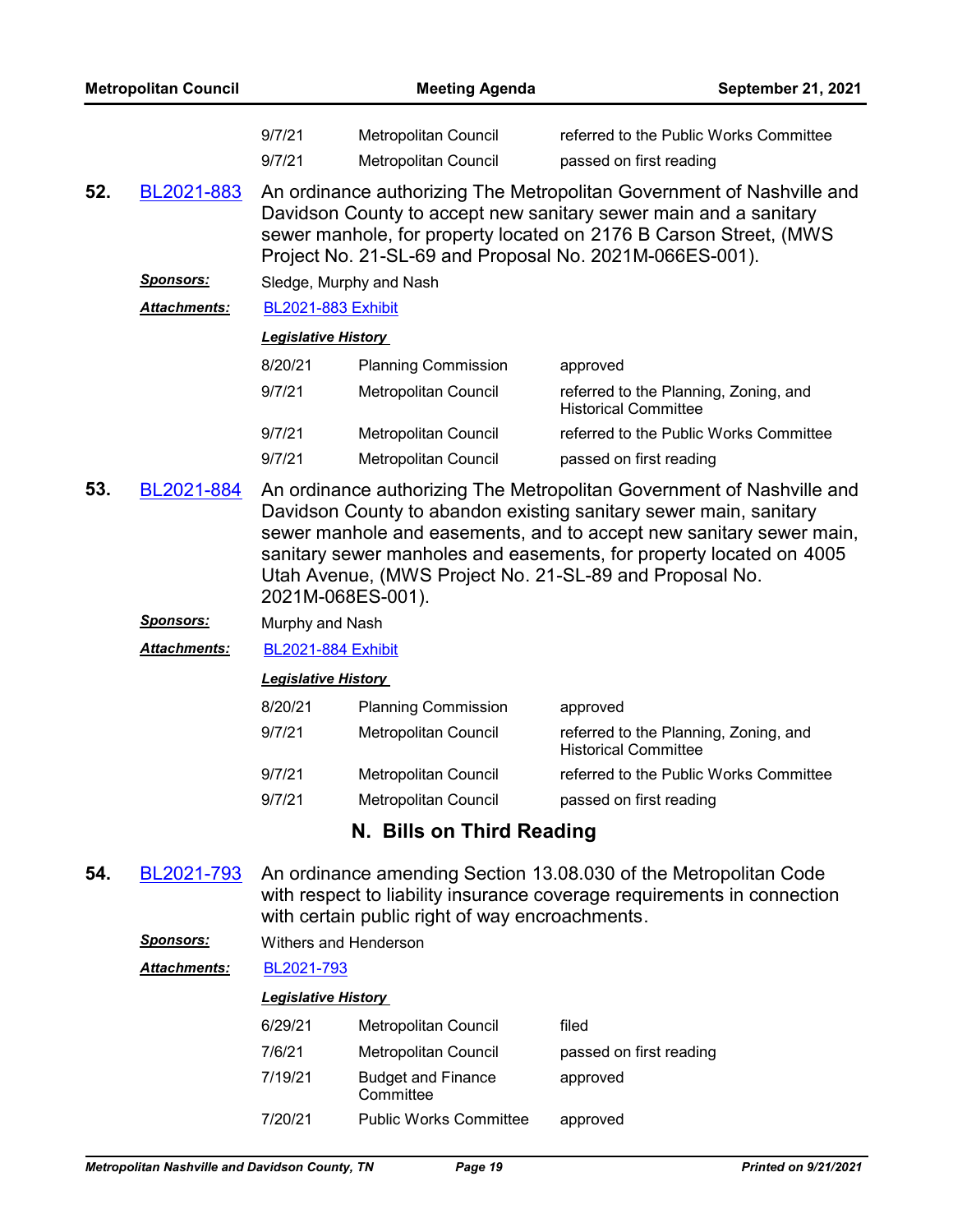|     | <b>Metropolitan Council</b> |                            | <b>Meeting Agenda</b>                                          | September 21, 2021                                                                                                                                                                                                                                                                                                                                            |
|-----|-----------------------------|----------------------------|----------------------------------------------------------------|---------------------------------------------------------------------------------------------------------------------------------------------------------------------------------------------------------------------------------------------------------------------------------------------------------------------------------------------------------------|
|     |                             | 7/20/21                    | Metropolitan Council<br>deferred to August 17, 2021            | deferred                                                                                                                                                                                                                                                                                                                                                      |
|     |                             | 8/17/21                    | Metropolitan Council                                           | deferred                                                                                                                                                                                                                                                                                                                                                      |
|     |                             | 9/7/21                     | Metropolitan Council                                           | passed on second reading                                                                                                                                                                                                                                                                                                                                      |
| 55. | BL2021-811                  |                            | herein (Proposal No. 2021Z-035PR-001).                         | An ordinance to amend Title 17 of the Metropolitan Code of Laws, the<br>Zoning Ordinance of The Metropolitan Government of Nashville and<br>Davidson County, by changing from R6 to RM9 for properties located at<br>5607, 5607 B, 5609 and 5611 Morrow Road, approximately 60 feet<br>southeast of 57th Avenue North (2.46 acres), all of which is described |
|     | <u>Sponsors:</u>            | <b>Roberts</b>             |                                                                |                                                                                                                                                                                                                                                                                                                                                               |
|     | Attachments:                | <b>BL2021-811 Sketch</b>   |                                                                |                                                                                                                                                                                                                                                                                                                                                               |
|     |                             | <b>Legislative History</b> |                                                                |                                                                                                                                                                                                                                                                                                                                                               |
|     |                             | 5/27/21                    | <b>Planning Commission</b><br>$(6-0)$                          | disapproved                                                                                                                                                                                                                                                                                                                                                   |
|     |                             | 6/29/21                    | Metropolitan Council                                           | filed                                                                                                                                                                                                                                                                                                                                                         |
|     |                             | 7/6/21                     | Metropolitan Council                                           | passed on first reading                                                                                                                                                                                                                                                                                                                                       |
|     |                             | 7/9/21                     | Metropolitan Council                                           | advertised                                                                                                                                                                                                                                                                                                                                                    |
|     |                             | 8/3/21                     | Metropolitan Council                                           | referred to the Planning, Zoning, and<br><b>Historical Committee</b>                                                                                                                                                                                                                                                                                          |
|     |                             |                            | 8/16/21 deferred by rule<br>9/7/21<br>recommended for deferral |                                                                                                                                                                                                                                                                                                                                                               |
|     |                             | 8/3/21                     | Metropolitan Council                                           | public hearing                                                                                                                                                                                                                                                                                                                                                |
|     |                             | 8/3/21                     | Metropolitan Council                                           | passed on second reading                                                                                                                                                                                                                                                                                                                                      |
|     |                             | 8/17/21                    | Metropolitan Council                                           | deferred                                                                                                                                                                                                                                                                                                                                                      |
|     |                             | 9/7/21                     | Metropolitan Council                                           | referred to the Parks, Library, and Arts<br>Committee                                                                                                                                                                                                                                                                                                         |
|     |                             | 9/7/21                     | Metropolitan Council                                           | deferred                                                                                                                                                                                                                                                                                                                                                      |
| 56. | BL2021-840                  |                            | No. 2018Z-068PR-002).                                          | An ordinance to amend Title 17 of the Metropolitan Code of Laws, the<br>Zoning Ordinance of The Metropolitan Government of Nashville and<br>Davidson County, by changing from RS5 to R6-A zoning on property<br>located at 706 26th Avenue North, approximately 175 feet north of<br>Clifton Avenue (0.22 acres), all of which is described herein (Proposal  |
|     | <u>Sponsors:</u>            | Taylor                     |                                                                |                                                                                                                                                                                                                                                                                                                                                               |
|     | Attachments:                | <b>BL2021-840 Sketch</b>   |                                                                |                                                                                                                                                                                                                                                                                                                                                               |
|     |                             | <b>Legislative History</b> |                                                                |                                                                                                                                                                                                                                                                                                                                                               |
|     |                             | 7/13/21                    | Metropolitan Council                                           | filed                                                                                                                                                                                                                                                                                                                                                         |
|     |                             | 7/20/21                    | Metropolitan Council                                           | passed on first reading                                                                                                                                                                                                                                                                                                                                       |
|     |                             | 8/13/21                    | Metropolitan Council                                           | advertised                                                                                                                                                                                                                                                                                                                                                    |
|     |                             | 8/26/21                    | <b>Planning Commission</b><br>$(6-0)$                          | approved                                                                                                                                                                                                                                                                                                                                                      |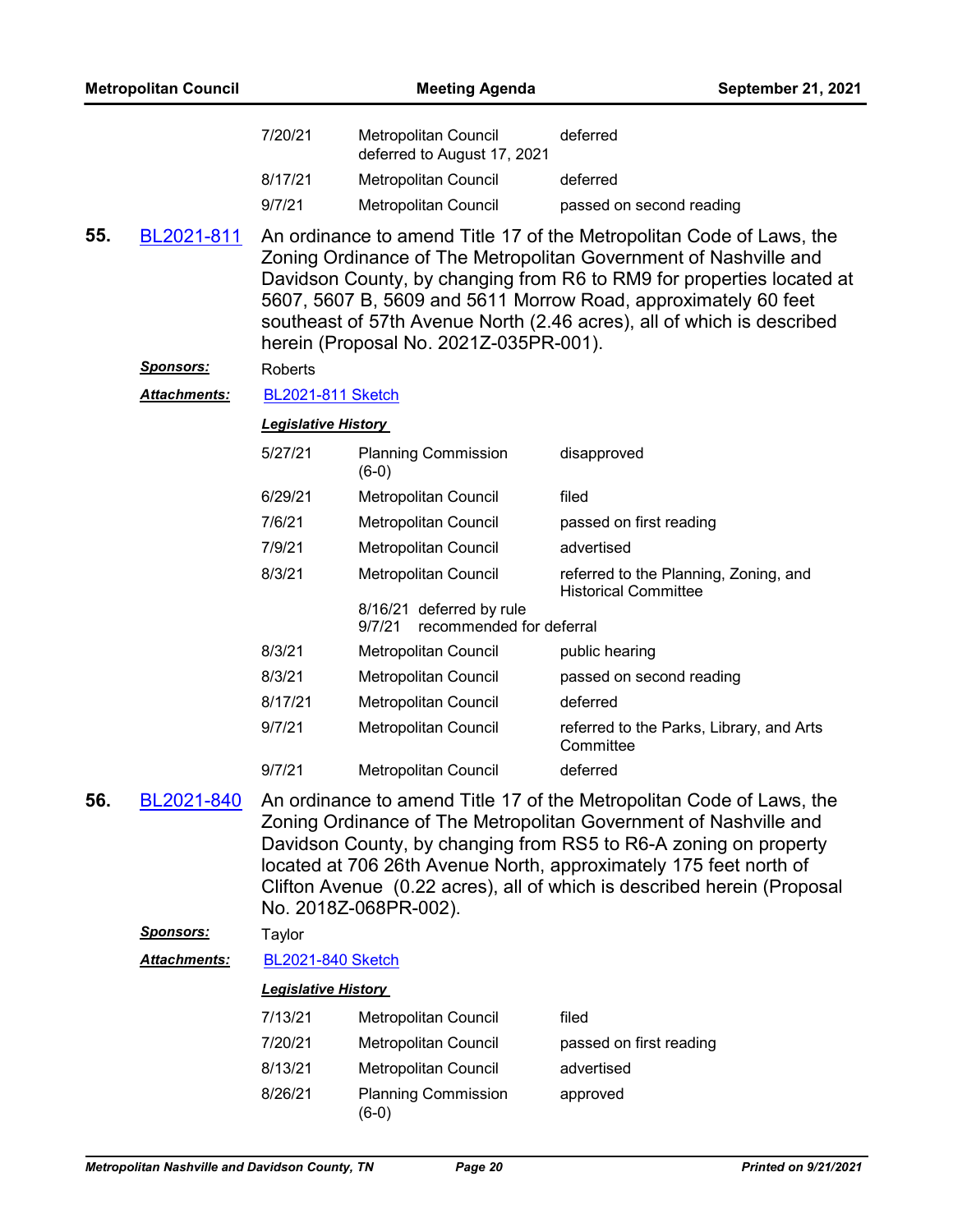|     | <b>Metropolitan Council</b> |                            | <b>Meeting Agenda</b>            | September 21, 2021                                                                                                                                                                                                                                                                                                                                                                                                                      |
|-----|-----------------------------|----------------------------|----------------------------------|-----------------------------------------------------------------------------------------------------------------------------------------------------------------------------------------------------------------------------------------------------------------------------------------------------------------------------------------------------------------------------------------------------------------------------------------|
|     |                             | 9/7/21                     | Metropolitan Council             | referred to the Planning, Zoning, and<br><b>Historical Committee</b>                                                                                                                                                                                                                                                                                                                                                                    |
|     |                             | 9/7/21                     | Metropolitan Council             | public hearing                                                                                                                                                                                                                                                                                                                                                                                                                          |
|     |                             | 9/7/21                     | <b>Metropolitan Council</b>      | passed on second reading                                                                                                                                                                                                                                                                                                                                                                                                                |
| 57. | BL2021-855                  | 2021COD-001-001).          |                                  | An ordinance to amend Title 17 of the Metropolitan Code of Laws, the<br>Zoning Ordinance of The Metropolitan Government of Nashville and<br>Davidson County, by applying a Contextual Overlay District to various<br>properties located along a portion of Preston Drive, Sheridan Road, and<br>Harwood Drive, approximately 200 feet south of Porter Drive, zoned<br>R10 (19.47 acres), all of which is described herein (Proposal No. |
|     | <b>Sponsors:</b>            | <b>Benedict</b>            |                                  |                                                                                                                                                                                                                                                                                                                                                                                                                                         |
|     | Attachments:                |                            | BL2021-855 Owners List           |                                                                                                                                                                                                                                                                                                                                                                                                                                         |
|     |                             | <b>BL2021-855 Sketch</b>   |                                  |                                                                                                                                                                                                                                                                                                                                                                                                                                         |
|     |                             | Substitute BL2021-855      |                                  |                                                                                                                                                                                                                                                                                                                                                                                                                                         |
|     |                             |                            | Substitute BL2021-855 Owner List |                                                                                                                                                                                                                                                                                                                                                                                                                                         |
|     |                             |                            | Substitute BL2021-855 Sketch     |                                                                                                                                                                                                                                                                                                                                                                                                                                         |
|     |                             | <b>Legislative History</b> |                                  |                                                                                                                                                                                                                                                                                                                                                                                                                                         |
|     |                             | 7/27/21                    | Metropolitan Council             | filed                                                                                                                                                                                                                                                                                                                                                                                                                                   |
|     |                             | 8/3/21                     | Metropolitan Council             | passed on first reading                                                                                                                                                                                                                                                                                                                                                                                                                 |
|     |                             | 8/13/21                    | Metropolitan Council             | advertised                                                                                                                                                                                                                                                                                                                                                                                                                              |
|     |                             | 8/26/21                    | <b>Planning Commission</b>       | approved with conditions<br>conditioned upon removal of properties south of McKennell (6-0)                                                                                                                                                                                                                                                                                                                                             |
|     |                             | 9/7/21                     | Metropolitan Council             | referred to the Planning, Zoning, and<br><b>Historical Committee</b>                                                                                                                                                                                                                                                                                                                                                                    |
|     |                             | 9/7/21                     | Metropolitan Council             | public hearing                                                                                                                                                                                                                                                                                                                                                                                                                          |
|     |                             | 9/7/21                     | Metropolitan Council             | substituted                                                                                                                                                                                                                                                                                                                                                                                                                             |
|     |                             | 9/7/21                     | Metropolitan Council             | passed on second reading                                                                                                                                                                                                                                                                                                                                                                                                                |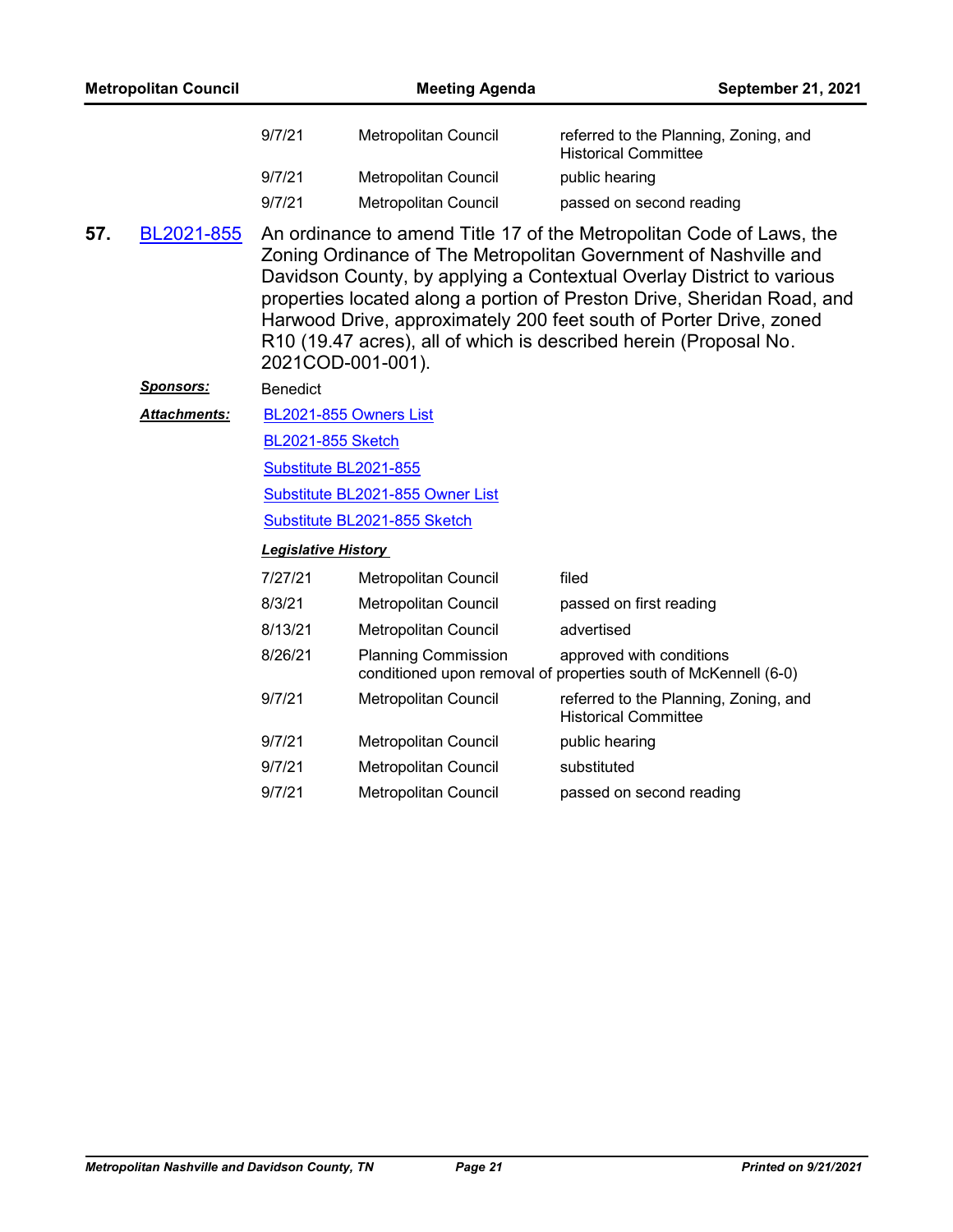| 58. | BL2021-856           | An ordinance to amend Title 17 of the Metropolitan Code of Laws, the<br>Zoning Ordinance of The Metropolitan Government of Nashville and<br>Davidson County, by applying a Contextual Overlay District to various<br>properties located approximately 150 feet south of Eastland Avenue and<br>150 feet north of Fortland Drive, along Brittany Court, Brittany Drive and<br>Barclay Drive, zoned R10 (30.48 acres), all of which is described herein<br>(Proposal No. 2021COD-003-001). |                                       |                                                                      |  |
|-----|----------------------|------------------------------------------------------------------------------------------------------------------------------------------------------------------------------------------------------------------------------------------------------------------------------------------------------------------------------------------------------------------------------------------------------------------------------------------------------------------------------------------|---------------------------------------|----------------------------------------------------------------------|--|
|     | <b>Sponsors:</b>     | Withers                                                                                                                                                                                                                                                                                                                                                                                                                                                                                  |                                       |                                                                      |  |
|     | <b>Attachments:</b>  | BL2021-856 Owners List                                                                                                                                                                                                                                                                                                                                                                                                                                                                   |                                       |                                                                      |  |
|     |                      | <b>BL2021-856 Sketch</b>                                                                                                                                                                                                                                                                                                                                                                                                                                                                 |                                       |                                                                      |  |
|     |                      | Substitute BL2021-856                                                                                                                                                                                                                                                                                                                                                                                                                                                                    |                                       |                                                                      |  |
|     |                      |                                                                                                                                                                                                                                                                                                                                                                                                                                                                                          | Substitute BL2021-856 Owner List      |                                                                      |  |
|     |                      |                                                                                                                                                                                                                                                                                                                                                                                                                                                                                          | Substitute BL2021-856 Sketch          |                                                                      |  |
|     |                      | <b>Legislative History</b>                                                                                                                                                                                                                                                                                                                                                                                                                                                               |                                       |                                                                      |  |
|     |                      | 7/27/21                                                                                                                                                                                                                                                                                                                                                                                                                                                                                  | Metropolitan Council                  | filed                                                                |  |
|     |                      | 8/3/21                                                                                                                                                                                                                                                                                                                                                                                                                                                                                   | Metropolitan Council                  | passed on first reading                                              |  |
|     |                      | 8/13/21                                                                                                                                                                                                                                                                                                                                                                                                                                                                                  | Metropolitan Council                  | advertised                                                           |  |
|     |                      | 8/26/21                                                                                                                                                                                                                                                                                                                                                                                                                                                                                  | <b>Planning Commission</b><br>$(6-0)$ | approved                                                             |  |
|     |                      | 9/7/21                                                                                                                                                                                                                                                                                                                                                                                                                                                                                   | Metropolitan Council                  | referred to the Planning, Zoning, and<br><b>Historical Committee</b> |  |
|     |                      | 9/7/21                                                                                                                                                                                                                                                                                                                                                                                                                                                                                   | Metropolitan Council                  | public hearing                                                       |  |
|     |                      | 9/7/21                                                                                                                                                                                                                                                                                                                                                                                                                                                                                   | Metropolitan Council                  | substituted                                                          |  |
|     |                      | 9/7/21                                                                                                                                                                                                                                                                                                                                                                                                                                                                                   | Metropolitan Council                  | passed on second reading                                             |  |
| 59. | BL2021-858           | An ordinance to amend Title 17 of the Metropolitan Code of Laws, the<br>Zoning Ordinance of The Metropolitan Government of Nashville and<br>Davidson County, by changing from SP-MU to R15 zoning for property<br>located at 401 Kinhawk Drive, at the southwest corner of Kinhawk Drive<br>and Nolensville Pike (0.39 acres), all of which is described herein<br>(Proposal No. 2021Z-051PR-001).                                                                                       |                                       |                                                                      |  |
|     | <u>Sponsors:</u>     | Swope                                                                                                                                                                                                                                                                                                                                                                                                                                                                                    |                                       |                                                                      |  |
|     | <u> Attachments:</u> | <b>BL2021-858 Sketch</b>                                                                                                                                                                                                                                                                                                                                                                                                                                                                 |                                       |                                                                      |  |
|     |                      | <b>Legislative History</b>                                                                                                                                                                                                                                                                                                                                                                                                                                                               |                                       |                                                                      |  |
|     |                      | 6/24/21                                                                                                                                                                                                                                                                                                                                                                                                                                                                                  | <b>Planning Commission</b><br>$(7-0)$ | approved with conditions                                             |  |
|     |                      | 7/27/21                                                                                                                                                                                                                                                                                                                                                                                                                                                                                  | Metropolitan Council                  | filed                                                                |  |
|     |                      | 8/3/21                                                                                                                                                                                                                                                                                                                                                                                                                                                                                   | Metropolitan Council                  | passed on first reading                                              |  |
|     |                      | 8/13/21                                                                                                                                                                                                                                                                                                                                                                                                                                                                                  | Metropolitan Council                  | advertised                                                           |  |
|     |                      | 9/7/21                                                                                                                                                                                                                                                                                                                                                                                                                                                                                   | Metropolitan Council                  | referred to the Planning, Zoning, and<br><b>Historical Committee</b> |  |
|     |                      | 9/7/21                                                                                                                                                                                                                                                                                                                                                                                                                                                                                   | Metropolitan Council                  | public hearing                                                       |  |
|     |                      | 9/7/21<br>Metropolitan Council<br>passed on second reading                                                                                                                                                                                                                                                                                                                                                                                                                               |                                       |                                                                      |  |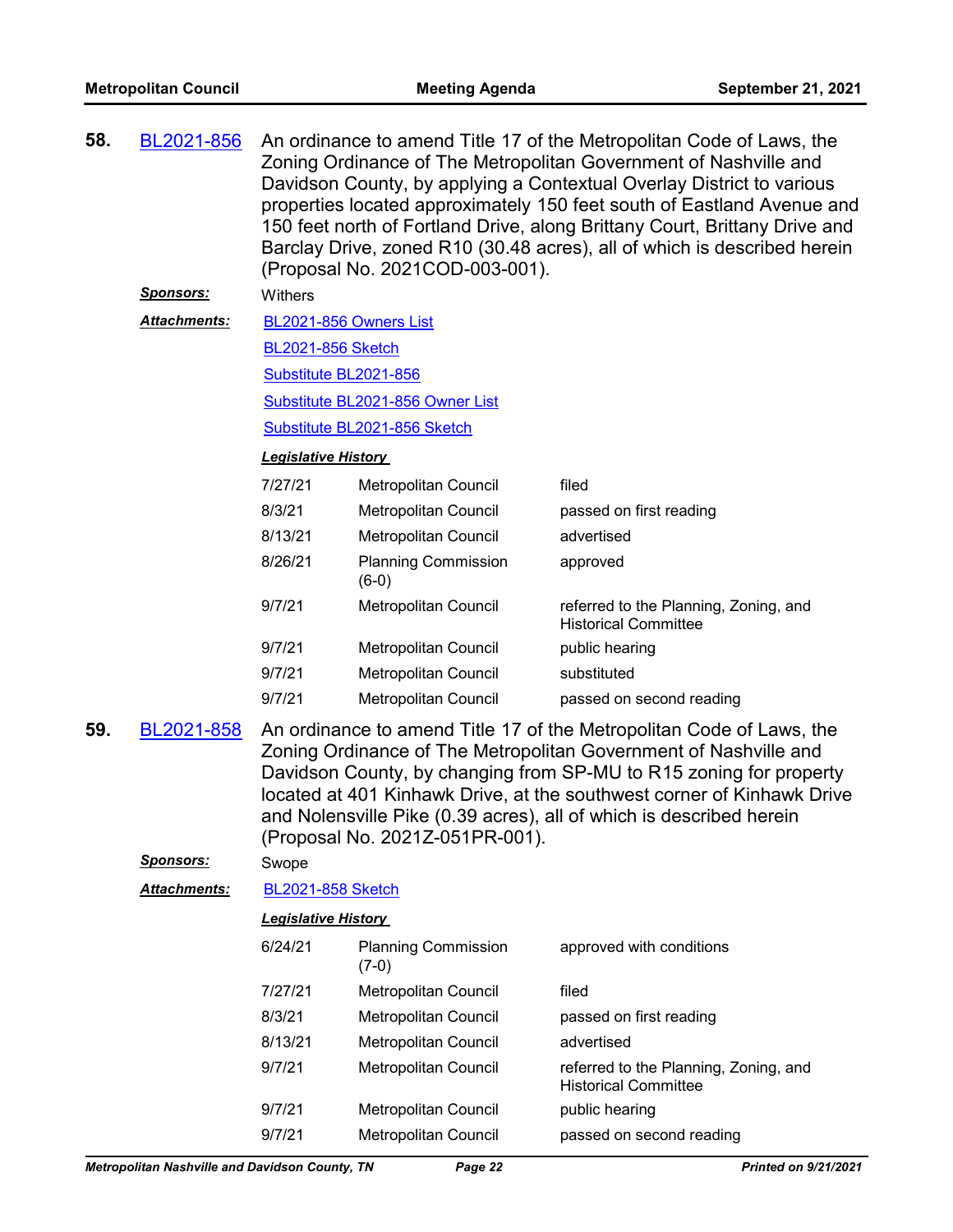| 60. | BL2021-860                 | An ordinance to amend Title 17 of the Metropolitan Code of Laws, the<br>Zoning Ordinance of The Metropolitan Government of Nashville and<br>Davidson County, by changing from CS to MUL-A zoning for various<br>properties located along Largo Drive, Wallace Road, and Linbar Drive,<br>at the southeast corner of Linbar Drive and Harding Place (15.78 acres),<br>all of which is described herein (Proposal No. 2021Z-062PR-001). |                                       |                                                                      |  |  |  |
|-----|----------------------------|---------------------------------------------------------------------------------------------------------------------------------------------------------------------------------------------------------------------------------------------------------------------------------------------------------------------------------------------------------------------------------------------------------------------------------------|---------------------------------------|----------------------------------------------------------------------|--|--|--|
|     |                            | <u>Sponsors:</u><br>Sepulveda                                                                                                                                                                                                                                                                                                                                                                                                         |                                       |                                                                      |  |  |  |
|     | <b>Attachments:</b>        | BL2021-860 Owners List                                                                                                                                                                                                                                                                                                                                                                                                                |                                       |                                                                      |  |  |  |
|     |                            | <b>BL2021-860 Sketch</b>                                                                                                                                                                                                                                                                                                                                                                                                              |                                       |                                                                      |  |  |  |
|     |                            | BL2021-860 Proposed Substitute                                                                                                                                                                                                                                                                                                                                                                                                        |                                       |                                                                      |  |  |  |
|     |                            | <b>Legislative History</b>                                                                                                                                                                                                                                                                                                                                                                                                            |                                       |                                                                      |  |  |  |
|     |                            | 7/27/21                                                                                                                                                                                                                                                                                                                                                                                                                               | Metropolitan Council                  | filed                                                                |  |  |  |
|     |                            | 8/3/21                                                                                                                                                                                                                                                                                                                                                                                                                                | Metropolitan Council                  | passed on first reading                                              |  |  |  |
|     |                            | 8/13/21                                                                                                                                                                                                                                                                                                                                                                                                                               | Metropolitan Council                  | advertised                                                           |  |  |  |
|     |                            | 8/26/21                                                                                                                                                                                                                                                                                                                                                                                                                               | <b>Planning Commission</b><br>$(6-0)$ | approved                                                             |  |  |  |
|     |                            | 9/7/21                                                                                                                                                                                                                                                                                                                                                                                                                                | Metropolitan Council                  | referred to the Planning, Zoning, and<br><b>Historical Committee</b> |  |  |  |
|     |                            | 9/7/21                                                                                                                                                                                                                                                                                                                                                                                                                                | Metropolitan Council                  | public hearing                                                       |  |  |  |
|     |                            | 9/7/21                                                                                                                                                                                                                                                                                                                                                                                                                                | Metropolitan Council                  | passed on second reading                                             |  |  |  |
| 61. | BL2021-861                 | An ordinance to amend Title 17 of the Metropolitan Code of Laws, the<br>Zoning Ordinance of The Metropolitan Government of Nashville and<br>Davidson County, by changing from RS5 to R6-A zoning for property<br>located at Booker Street (unnumbered), approximately 410 feet east of<br>25th Ave N (0.22 acres), all of which is described herein (Proposal No.<br>2021Z-010PR-001).                                                |                                       |                                                                      |  |  |  |
|     | <u>Sponsors:</u>           | Taylor                                                                                                                                                                                                                                                                                                                                                                                                                                |                                       |                                                                      |  |  |  |
|     | <b>Attachments:</b>        | <b>BL2021-861 Sketch</b>                                                                                                                                                                                                                                                                                                                                                                                                              |                                       |                                                                      |  |  |  |
|     | <b>Legislative History</b> |                                                                                                                                                                                                                                                                                                                                                                                                                                       |                                       |                                                                      |  |  |  |
|     |                            | 1/21/21                                                                                                                                                                                                                                                                                                                                                                                                                               | <b>Planning Commission</b><br>$(8-0)$ | approved                                                             |  |  |  |
|     |                            | 8/3/21                                                                                                                                                                                                                                                                                                                                                                                                                                | Metropolitan Council                  | passed on first reading                                              |  |  |  |
|     |                            | 8/13/21                                                                                                                                                                                                                                                                                                                                                                                                                               | Metropolitan Council                  | advertised                                                           |  |  |  |
|     |                            | 9/7/21                                                                                                                                                                                                                                                                                                                                                                                                                                | Metropolitan Council                  | referred to the Planning, Zoning, and<br><b>Historical Committee</b> |  |  |  |
|     |                            | 9/7/21                                                                                                                                                                                                                                                                                                                                                                                                                                | Metropolitan Council                  | public hearing                                                       |  |  |  |
|     |                            | 9/7/21                                                                                                                                                                                                                                                                                                                                                                                                                                | Metropolitan Council                  | passed on second reading                                             |  |  |  |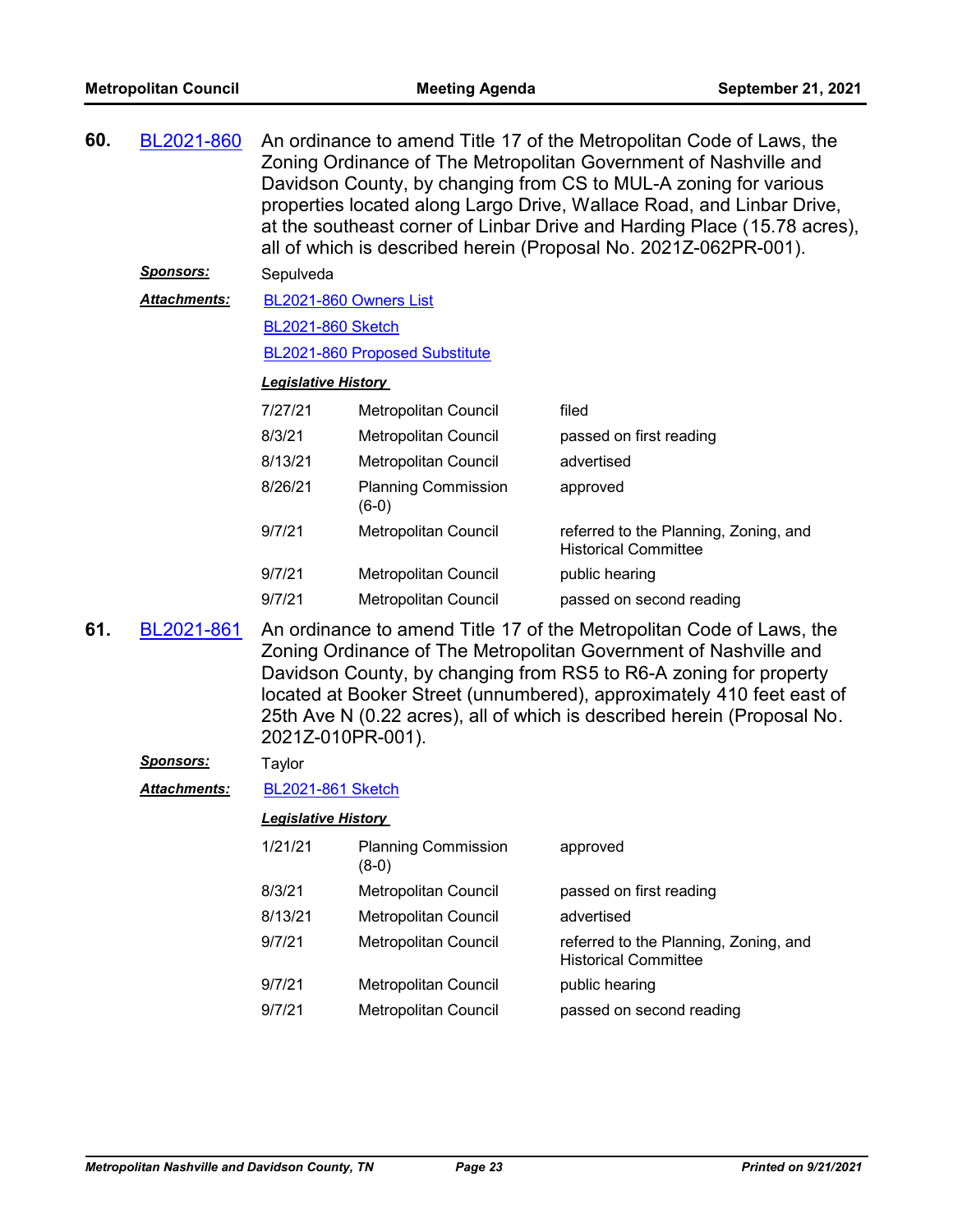| 62. | BL2021-862                                                                                                                                                                                                                                                                                                                                                                                                                     | An ordinance to amend Title 17 of the Metropolitan Code of Laws, the<br>Zoning Ordinance of The Metropolitan Government of Nashville and<br>Davidson County, by changing from IR to SP zoning for properties<br>located at 1212, 1300, 1302, 1304 Herman Street and Herman Street<br>(unnumbered), and a portion of 907 12th Avenue North, at the northwest<br>corner of Herman Street and 12th Avenue North (1.79 acres), to permit<br>up to 250 multi-family residential units, all of which is described herein<br>(Proposal No. 2021SP-039-001). |                            |                                                                      |  |  |  |
|-----|--------------------------------------------------------------------------------------------------------------------------------------------------------------------------------------------------------------------------------------------------------------------------------------------------------------------------------------------------------------------------------------------------------------------------------|------------------------------------------------------------------------------------------------------------------------------------------------------------------------------------------------------------------------------------------------------------------------------------------------------------------------------------------------------------------------------------------------------------------------------------------------------------------------------------------------------------------------------------------------------|----------------------------|----------------------------------------------------------------------|--|--|--|
|     | <u>Sponsors:</u>                                                                                                                                                                                                                                                                                                                                                                                                               | OConnell                                                                                                                                                                                                                                                                                                                                                                                                                                                                                                                                             |                            |                                                                      |  |  |  |
|     | Attachments:                                                                                                                                                                                                                                                                                                                                                                                                                   | <b>BL2021-862 Plans</b>                                                                                                                                                                                                                                                                                                                                                                                                                                                                                                                              |                            |                                                                      |  |  |  |
|     |                                                                                                                                                                                                                                                                                                                                                                                                                                | <b>BL2021-862 Sketch</b>                                                                                                                                                                                                                                                                                                                                                                                                                                                                                                                             |                            |                                                                      |  |  |  |
|     |                                                                                                                                                                                                                                                                                                                                                                                                                                | BL2021-862 Amendment                                                                                                                                                                                                                                                                                                                                                                                                                                                                                                                                 |                            |                                                                      |  |  |  |
|     |                                                                                                                                                                                                                                                                                                                                                                                                                                | <b>Legislative History</b>                                                                                                                                                                                                                                                                                                                                                                                                                                                                                                                           |                            |                                                                      |  |  |  |
|     |                                                                                                                                                                                                                                                                                                                                                                                                                                | 7/22/21                                                                                                                                                                                                                                                                                                                                                                                                                                                                                                                                              | <b>Planning Commission</b> | approved with conditions, disapproved<br>without                     |  |  |  |
|     |                                                                                                                                                                                                                                                                                                                                                                                                                                |                                                                                                                                                                                                                                                                                                                                                                                                                                                                                                                                                      | $(7-0)$                    |                                                                      |  |  |  |
|     |                                                                                                                                                                                                                                                                                                                                                                                                                                | 8/3/21                                                                                                                                                                                                                                                                                                                                                                                                                                                                                                                                               | Metropolitan Council       | filed                                                                |  |  |  |
|     |                                                                                                                                                                                                                                                                                                                                                                                                                                | 8/3/21                                                                                                                                                                                                                                                                                                                                                                                                                                                                                                                                               | Metropolitan Council       | passed on first reading                                              |  |  |  |
|     |                                                                                                                                                                                                                                                                                                                                                                                                                                | 8/13/21                                                                                                                                                                                                                                                                                                                                                                                                                                                                                                                                              | Metropolitan Council       | advertised                                                           |  |  |  |
|     |                                                                                                                                                                                                                                                                                                                                                                                                                                | 9/7/21                                                                                                                                                                                                                                                                                                                                                                                                                                                                                                                                               | Metropolitan Council       | public hearing                                                       |  |  |  |
|     |                                                                                                                                                                                                                                                                                                                                                                                                                                | 9/7/21                                                                                                                                                                                                                                                                                                                                                                                                                                                                                                                                               | Metropolitan Council       | referred to the Planning, Zoning, and<br><b>Historical Committee</b> |  |  |  |
|     |                                                                                                                                                                                                                                                                                                                                                                                                                                | 9/7/21                                                                                                                                                                                                                                                                                                                                                                                                                                                                                                                                               | Metropolitan Council       | amended                                                              |  |  |  |
|     |                                                                                                                                                                                                                                                                                                                                                                                                                                | 9/7/21                                                                                                                                                                                                                                                                                                                                                                                                                                                                                                                                               | Metropolitan Council       | passed on second reading as amended                                  |  |  |  |
| 63. | An ordinance to amend Title 17 of the Metropolitan Code of Laws, the<br>Zoning Ordinance of The Metropolitan Government of Nashville and<br>Davidson County, by changing from IR to SP zoning for property located<br>at 1301 Herman Street, at the southwest corner of Herman Street and<br>12th Avenue North (2.11 acres), to permit a mixed use development<br>(2.11 acres), all of which is described herein (Proposal No. |                                                                                                                                                                                                                                                                                                                                                                                                                                                                                                                                                      |                            |                                                                      |  |  |  |
|     | <b>Sponsors:</b>                                                                                                                                                                                                                                                                                                                                                                                                               | OConnell                                                                                                                                                                                                                                                                                                                                                                                                                                                                                                                                             |                            |                                                                      |  |  |  |
|     | Attachments:                                                                                                                                                                                                                                                                                                                                                                                                                   | BL2021-863 Plan                                                                                                                                                                                                                                                                                                                                                                                                                                                                                                                                      |                            |                                                                      |  |  |  |
|     |                                                                                                                                                                                                                                                                                                                                                                                                                                | <b>BL2021-863 Sketch</b>                                                                                                                                                                                                                                                                                                                                                                                                                                                                                                                             |                            |                                                                      |  |  |  |
|     |                                                                                                                                                                                                                                                                                                                                                                                                                                | BL2021-863 Amendment                                                                                                                                                                                                                                                                                                                                                                                                                                                                                                                                 |                            |                                                                      |  |  |  |
|     |                                                                                                                                                                                                                                                                                                                                                                                                                                | <b>Legislative History</b>                                                                                                                                                                                                                                                                                                                                                                                                                                                                                                                           |                            |                                                                      |  |  |  |
|     |                                                                                                                                                                                                                                                                                                                                                                                                                                | 7/22/21                                                                                                                                                                                                                                                                                                                                                                                                                                                                                                                                              | <b>Planning Commission</b> | approved with conditions, disapproved<br>without                     |  |  |  |
|     |                                                                                                                                                                                                                                                                                                                                                                                                                                |                                                                                                                                                                                                                                                                                                                                                                                                                                                                                                                                                      | $(7-0)$                    |                                                                      |  |  |  |
|     |                                                                                                                                                                                                                                                                                                                                                                                                                                | 8/3/21                                                                                                                                                                                                                                                                                                                                                                                                                                                                                                                                               | Metropolitan Council       | filed                                                                |  |  |  |
|     |                                                                                                                                                                                                                                                                                                                                                                                                                                | 8/3/21                                                                                                                                                                                                                                                                                                                                                                                                                                                                                                                                               | Metropolitan Council       | passed on first reading                                              |  |  |  |
|     |                                                                                                                                                                                                                                                                                                                                                                                                                                | 8/13/21                                                                                                                                                                                                                                                                                                                                                                                                                                                                                                                                              | Metropolitan Council       | advertised                                                           |  |  |  |